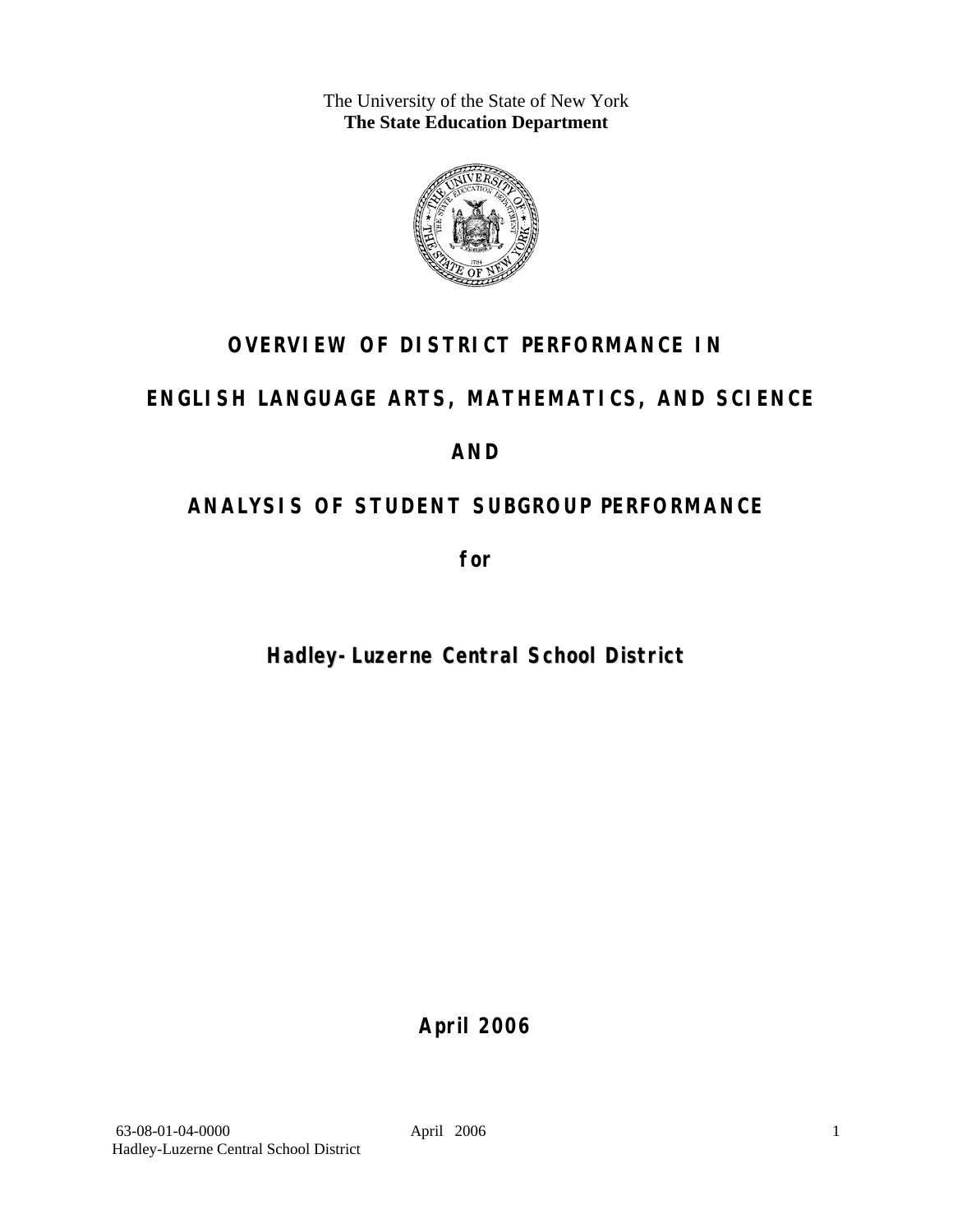### **THE UNIVERSITY OF THE STATE OF NEW YORK**

### **Regents of The University**

| Peru                  |
|-----------------------|
| <b>North Syracuse</b> |
| New York              |
|                       |
| Buffalo               |
| Hartsdale             |
| Albany                |
| <b>Bronx</b>          |
| <b>Binghamton</b>     |
| Rochester             |
| New York              |
| <b>Brooklyn</b>       |
| <b>Great Neck</b>     |

### **President of The University and Commissioner of Education**

RICHARD P. MILLS

**Interim Deputy Commissioner for Elementary, Middle, Secondary and Continuing Education**  JEAN STEVENS

#### **Assistant Commissioner for Standards, Assessment and Reporting**  DAVID M. ABRAMS

#### **Coordinator, Information and Reporting Services**

MARTHA P. MUSSER

The State Education Department does not discriminate on the basis of age, color, religion, creed, disability, marital status, veteran status, national origin, race, gender, genetic predisposition or carrier status, or sexual orientation in its educational programs, services and activities. Portions of this publication can be made available in a variety of formats, including braille, large print or audio tape, upon request. Inquiries concerning this policy of nondiscrimination should be directed to the Department's Office for Diversity, Ethics, and Access, Room 530, Education Building, Albany, NY 12234. **Requests for additional copies of this publication may be made by contacting the Publications Sales Desk, Room 309, Education Building, Albany, NY 12234.** 

Please address all correspondence about this report that is not related to data corrections to:

*School Report Card Coordinator Information and Reporting Services Team New York State Education Department Room 863 EBA 89 Washington Avenue Albany, NY 12234*  E-mail: *RPTCARD@mail.nysed.gov*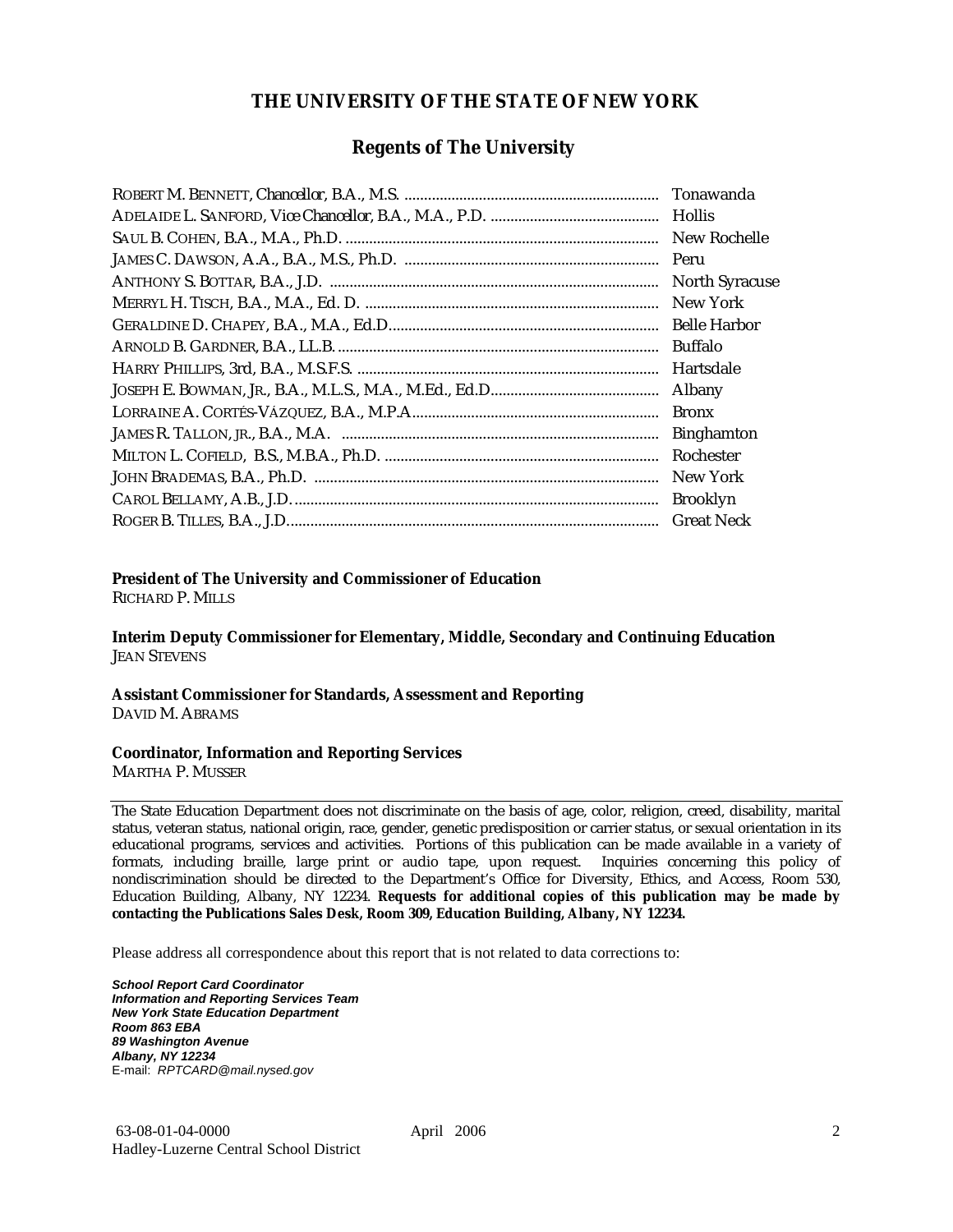The *New York State District Report Card* is an important part of the Board of Regents effort to raise learning standards for all students. It provides information to the public on student performance and other measures of district performance. Knowledge gained from the district report card on a district's strengths and weaknesses can be used to improve instruction and services to students.

The *New York State District Report Card* consists of three parts: the *Overview of District Performance in English Language Arts, Mathematics, and Science and Analysis of Student Subgroup Performance,* the *Comprehensive Information Report,* and the *Accountability Status Report.* The *Overview and Analysis* presents performance data on measures required by the federal No Child Left Behind Act: English, mathematics, science, and graduation rate. Performance data on other State assessments can be found in the *Comprehensive Information Report*. The *Accountability Status Report* provides information as to whether a district is making adequate progress toward enabling all students to achieve proficiency in English and mathematics.

State assessments are designed to help ensure that all students reach high learning standards. They show whether students are getting the foundation knowledge they need to succeed at the elementary, middle, and commencement levels and beyond. The State requires that students who are not making appropriate progress toward the standards receive academic intervention services.

In the *Overview*, performance on the elementary- and middle-level assessments in English language arts, mathematics, and science is reported in terms of mean scores and the percentage of students scoring at each of the four levels. These levels indicate performance on the standards from seriously deficient to advanced proficiency. Regents examination scores are reported in four score ranges. Scores of 65 to 100 are passing; scores of 55 to 64 earn credit toward a local diploma (with the approval of the local board of education). Though each elementary- and middle-level assessment is administered to students in a specific grade, secondary-level assessments are taken by students when they complete the coursework for the core curriculum. Therefore, the performance of students at the secondary level is measured for a student cohort rather than a group of students at a particular grade level. Students are grouped in cohorts according to the year in which they first entered grade 9.

The assessment data in the *Overview and Analysis* are for all tested students in the district, including general-education students and students with disabilities. In the *Overview*, each district's performance is compared with that of all public schools statewide. In the *Analysis*, performance is disaggregated by race/ethnicity, disability status, gender, limited English proficient status, income level, and migrant status.

Explanations of terms referred to or symbols used in this part of the district report card may be found in the glossary on the last page. Further information on the district report card may be found in the guide, *Understanding Your School Report Card: April 2006*, available on the Information and Reporting Services Web site at www.emsc.nysed.gov/irts.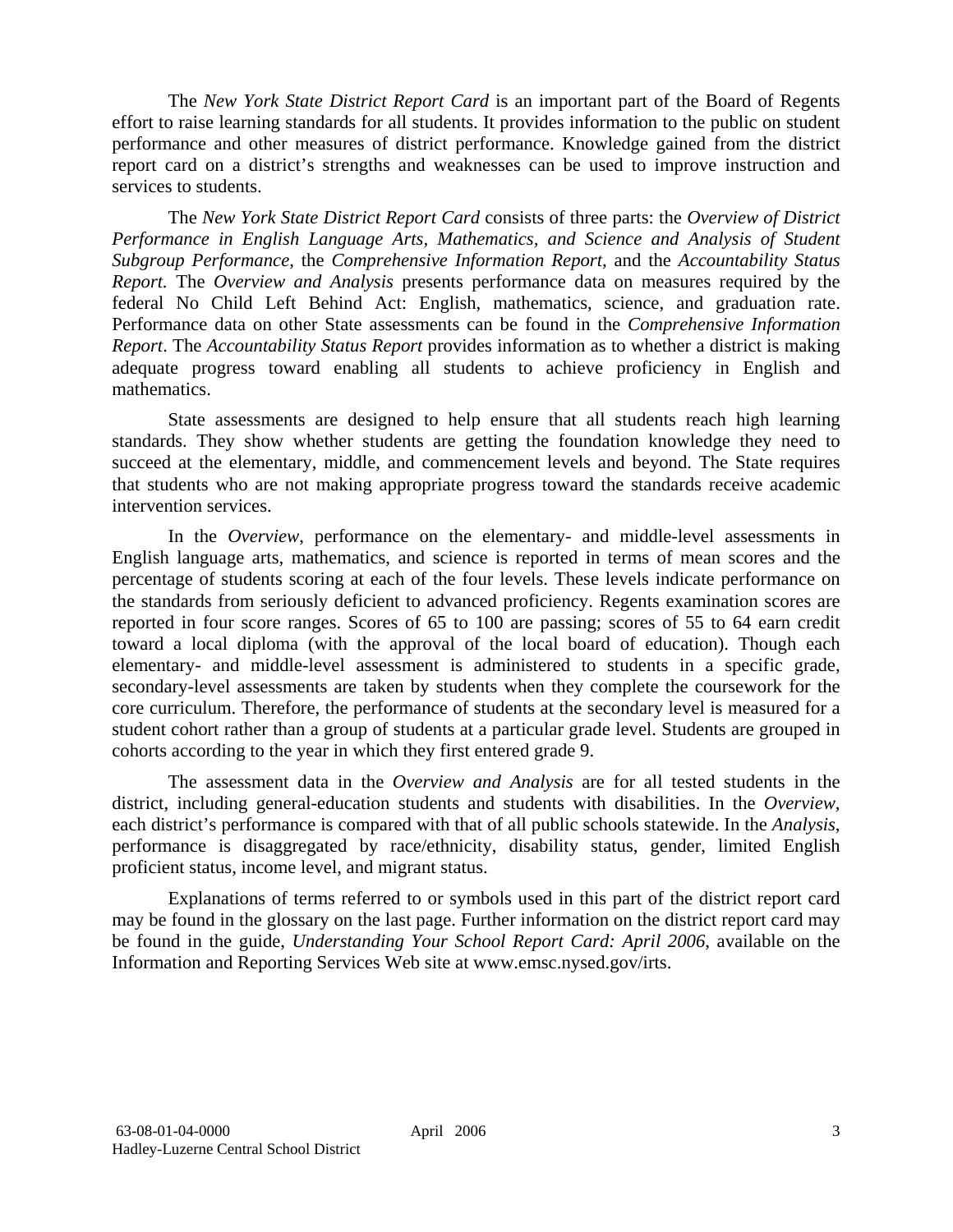# **Overview of District Performance in English Language Arts, Mathematics, and Science**

## **District Profile**

| Superintendent:<br>Irwin H. Sussman |             | (518)696-2112<br>Phone:   |
|-------------------------------------|-------------|---------------------------|
| <b>Organization</b>                 | Grade Range | <b>Student Enrollment</b> |
| $2004 - 05$                         | <b>NA</b>   | 1033                      |

| 2003-04 District-wide Total Expenditure per Pupil      | \$14,681 |
|--------------------------------------------------------|----------|
| 2003-04 NYS Public Schools Total Expenditure per Pupil | \$13.826 |

### **2004–05 Core Classes Taught by Highly Qualified Teachers\***

| <b>Total Number of</b><br><b>Core Classes</b> | <b>Percent Taught</b><br>by Highly<br>Qualified<br><b>Teachers</b> |
|-----------------------------------------------|--------------------------------------------------------------------|
| 298                                           | 98%                                                                |
|                                               |                                                                    |

\*To meet the federal definition of "highly qualified," public school teachers of core academic subjects must have at least a bachelor's degree and be State certified for and demonstrate subject matter competency in the core academic subject(s) they teach.

### **2004–05 Teachers with No Valid Teaching Certificate\***

| <b>Total Number of</b><br><b>Teachers</b> | <b>Percent with No</b><br><b>Valid Teaching</b><br><b>Certificate</b> |
|-------------------------------------------|-----------------------------------------------------------------------|
| 101                                       | ሰ%                                                                    |

\*Includes teachers with a modified temporary license.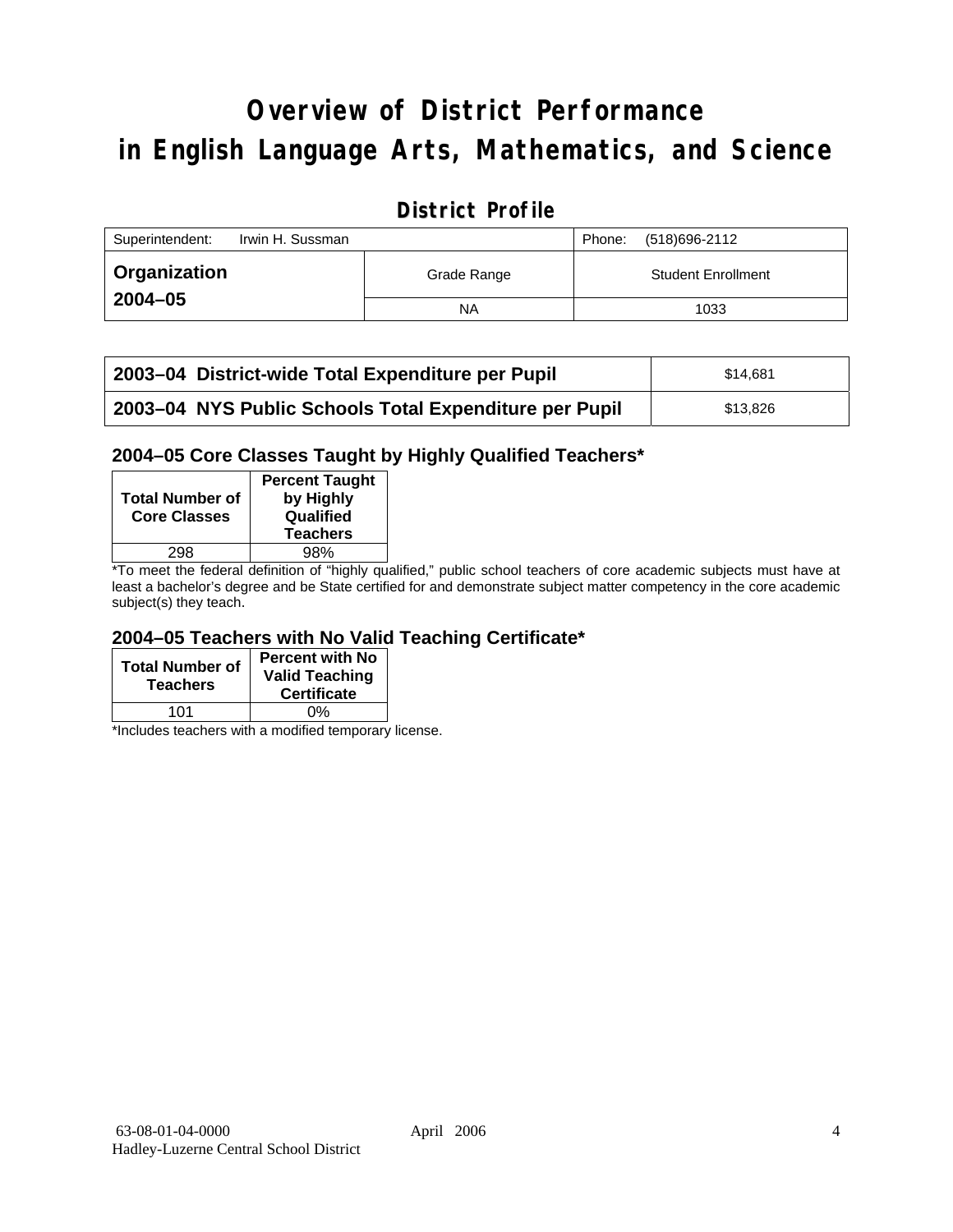English Language Arts



Percentages less than 0.51 will appear as zero because of rounding.

|                                               | <b>Counts of Students</b> |                    |                    |                    |                     |                   |
|-----------------------------------------------|---------------------------|--------------------|--------------------|--------------------|---------------------|-------------------|
| <b>Performance at</b><br><b>This District</b> | Level 1<br>455-602        | Level 2<br>603-644 | Level 3<br>645-691 | Level 4<br>692-800 | <b>Total Tested</b> | <b>Mean Score</b> |
| Feb 2003                                      | 9                         | 32                 | 30                 |                    | 78                  | 644               |
| <b>Feb 2004</b>                               | o                         | 37                 | 41                 |                    | 89                  | 642               |
| Feb 2005                                      |                           | 22                 | 32                 | 10                 | 67                  | 658               |

|         | Elementary-Level English Language Arts Levels — Listening, Reading, and Writing Standards                 |  |  |  |  |
|---------|-----------------------------------------------------------------------------------------------------------|--|--|--|--|
| Level 4 | These students exceed the standards and are moving toward high performance on the Regents examination.    |  |  |  |  |
| Level 3 | These students meet the standards and, with continued steady growth, should pass the Regents examination. |  |  |  |  |
| Level 2 | These students <b>need extra help</b> to meet the standards and pass the Regents examination.             |  |  |  |  |
| Level 1 | These students have serious academic deficiencies.                                                        |  |  |  |  |

**Performance of Limited English Proficient Students Taking the New York State English as a Second Language Achievement Test (NYSESLAT) as the Measure of English Language Arts Achievement**

| Grade 4 | ∟evel ′ | Level 2 | Levels 3 & 4 | <b>Total Tested</b> |
|---------|---------|---------|--------------|---------------------|
| 2005    |         |         |              |                     |

### **Performance of Students with Severe Disabilities on the New York State Alternate Assessment (NYSAA) in English**

| <b>Elementary Level</b> | AA-Level | <b>AA-Level 2</b> | AA-Level 3 | AA–Level | <b>Total Tested</b> |
|-------------------------|----------|-------------------|------------|----------|---------------------|
| 2004-05                 |          |                   |            |          |                     |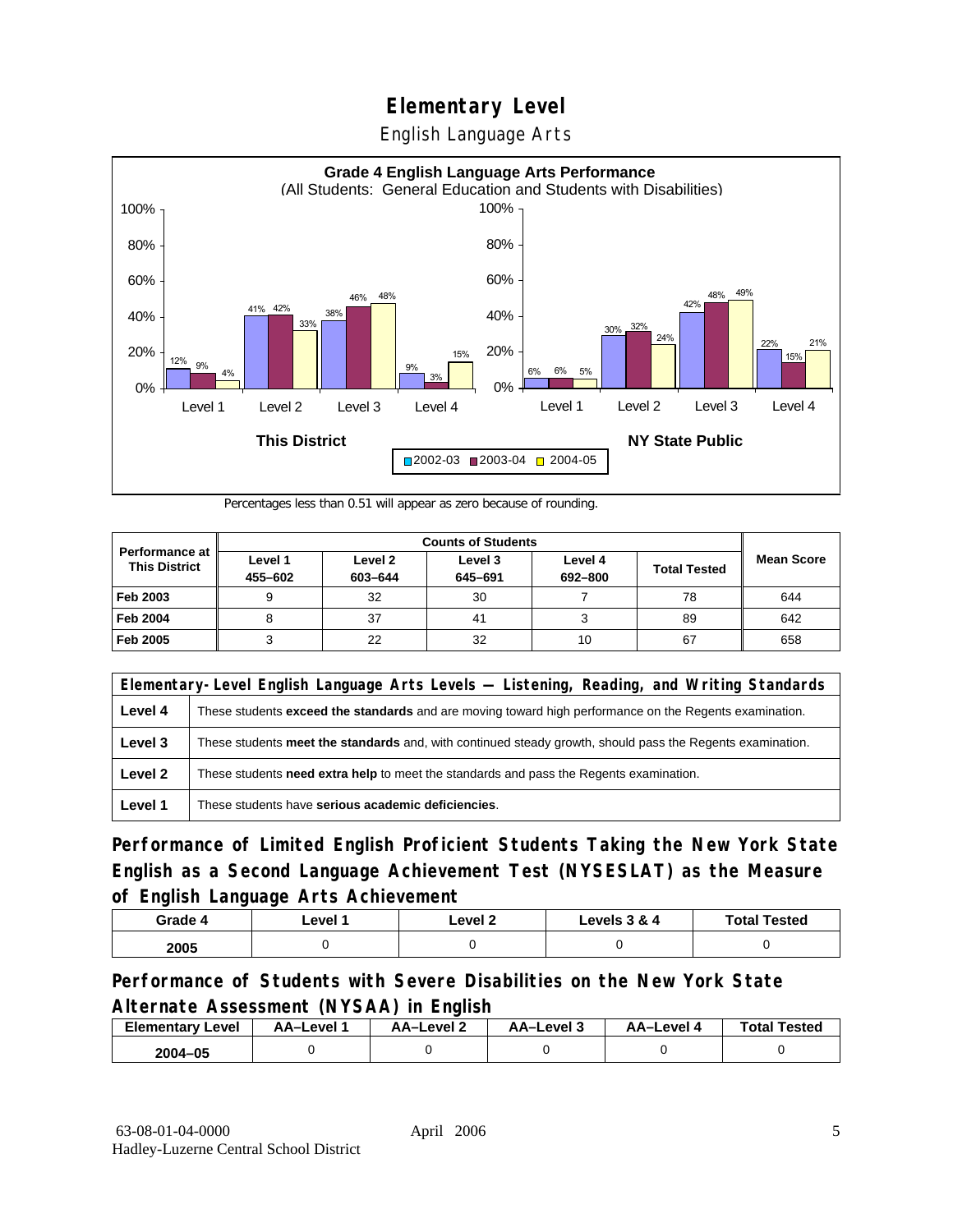### Mathematics



Percentages less than 0.51 will appear as zero because of rounding.

|                                        | <b>Counts of Students</b> |                    |                    |                    |                     |                   |
|----------------------------------------|---------------------------|--------------------|--------------------|--------------------|---------------------|-------------------|
| Performance at<br><b>This District</b> | Level 1<br>448-601        | Level 2<br>602-636 | Level 3<br>637-677 | Level 4<br>678-810 | <b>Total Tested</b> | <b>Mean Score</b> |
| May 2003                               |                           | 19                 | 48                 |                    | 81                  | 643               |
| May 2004                               |                           | 25                 | 50                 | 11                 | 89                  | 649               |
| May 2005                               |                           |                    | 38                 | 23                 | 68                  | 668               |

| Elementary-Level Mathematics Levels - |                                                                                                               |  |  |  |
|---------------------------------------|---------------------------------------------------------------------------------------------------------------|--|--|--|
|                                       | Knowledge, Reasoning, and Problem-Solving Standards                                                           |  |  |  |
| Level 4                               | These students <b>exceed the standards</b> and are moving toward high performance on the Regents examination. |  |  |  |
| Level 3                               | These students meet the standards and, with continued steady growth, should pass the Regents examination.     |  |  |  |
| Level 2                               | These students <b>need extra help</b> to meet the standards and pass the Regents examination.                 |  |  |  |
| Level 1                               | These students have serious academic deficiencies.                                                            |  |  |  |

**Performance of Students with Severe Disabilities on the New York State Alternate Assessment (NYSAA) in Mathematics** 

| <b>Elementary</b><br>Level | AA-Level | AA-Level 2 | AA-Level 3 | AA-Level 4 | <b>Total Tested</b> |
|----------------------------|----------|------------|------------|------------|---------------------|
| 2004-05                    |          |            |            |            |                     |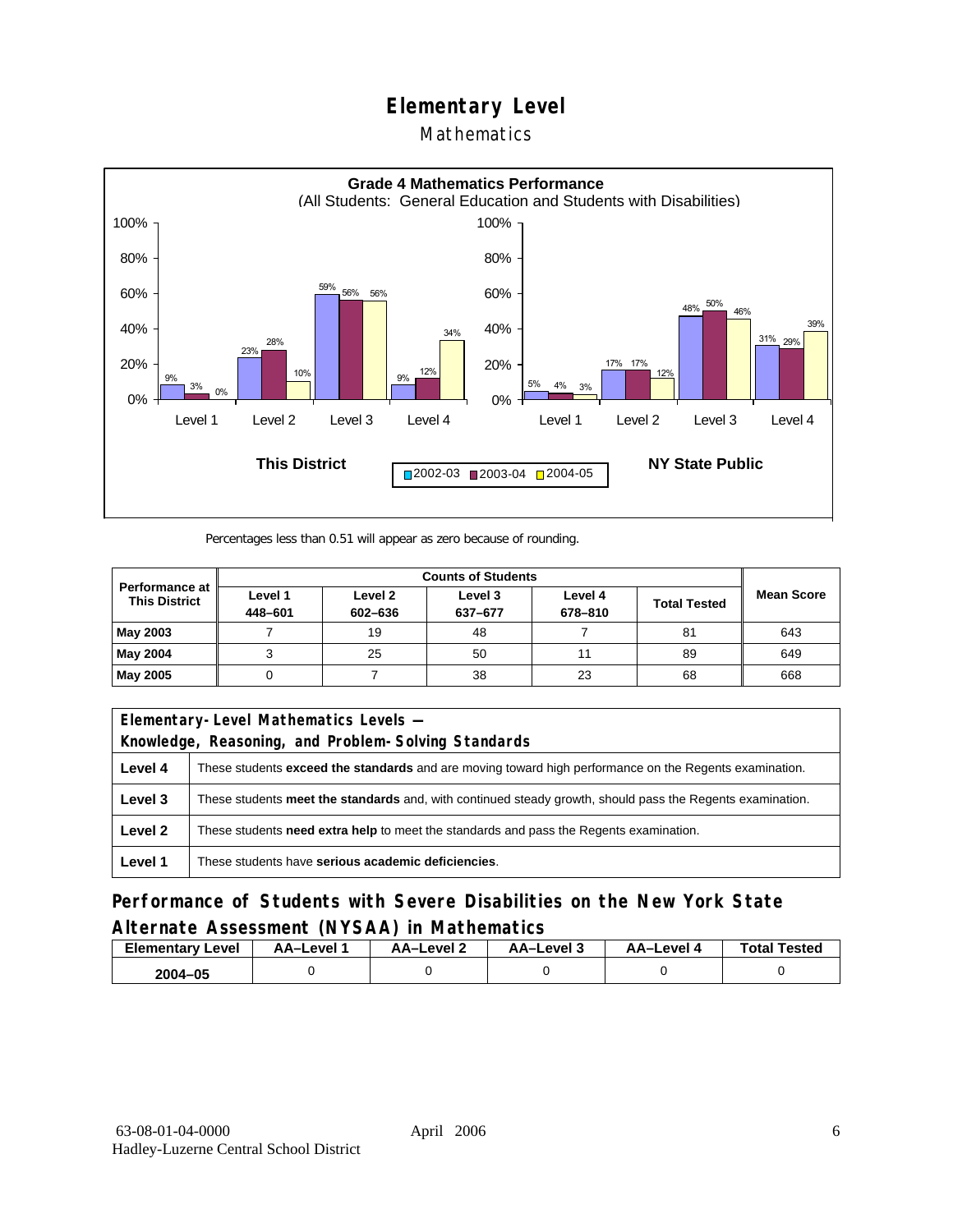### Science\*



Percentages less than 0.51 will appear as zero because of rounding.

| <b>Performance at</b><br><b>This District</b> | Level 1<br>$0 - 44$ | Level 2<br>$45 - 64$ | Level 3<br>$65 - 84$ | Level 4<br>85-100 | <b>Total Tested</b> | <b>Mean Score</b> |
|-----------------------------------------------|---------------------|----------------------|----------------------|-------------------|---------------------|-------------------|
| May 2004                                      |                     |                      | 55                   | 19                | 90                  | 73                |
| <b>May 2005</b>                               |                     |                      | 30                   | 30                | 68                  | 79                |

| Elementary-Level Science Levels -                   |                                                                                                               |  |  |  |  |
|-----------------------------------------------------|---------------------------------------------------------------------------------------------------------------|--|--|--|--|
| Knowledge, Reasoning, and Problem-Solving Standards |                                                                                                               |  |  |  |  |
| Level 4                                             | These students <b>exceed the standards</b> and are moving toward high performance on the Regents examination. |  |  |  |  |
| Level 3                                             | These students meet the standards and, with continued steady growth, should pass the Regents examination.     |  |  |  |  |
| Level 2                                             | These students <b>need extra help</b> to meet the standards and pass the Regents examination.                 |  |  |  |  |
| Level 1                                             | These students have serious academic deficiencies.                                                            |  |  |  |  |

### **Performance of Students with Severe Disabilities on the New York State Alternate Assessment (NYSAA) in Science**

| <b>Elementary Level</b> | AA-Level <sup>*</sup> | AA-Level 2 | د AA–Level | AA–Level 4 | <b>Total Tested</b> |
|-------------------------|-----------------------|------------|------------|------------|---------------------|
| 2004-05                 |                       |            |            |            |                     |

\*Only two years of data are shown because a new assessment in elementary-level science was administered for the first time in 2003–04.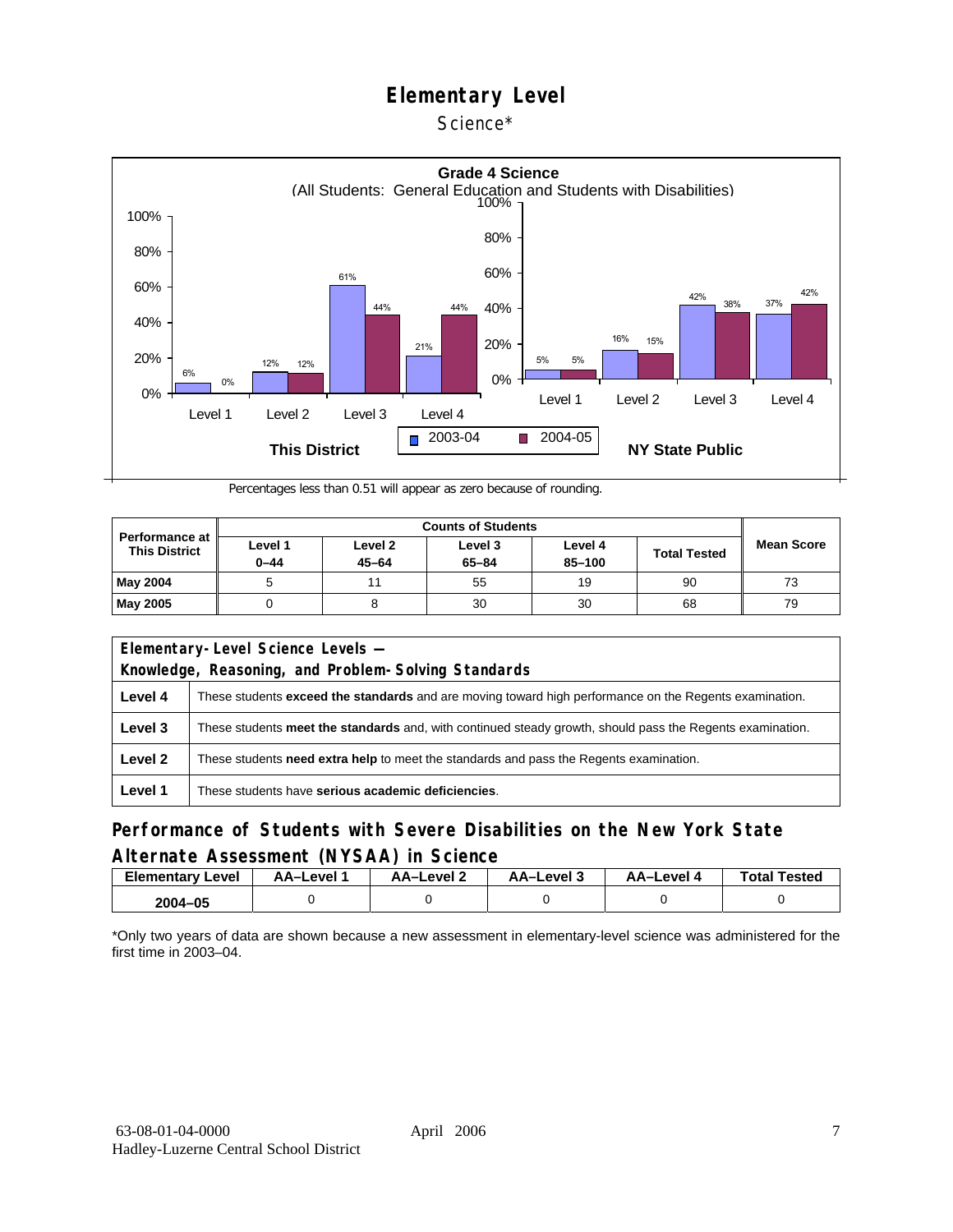## **Middle Level**  English Language Arts



Percentages less than 0.51 will appear as zero because of rounding.

| <b>Performance at</b><br><b>This District</b> | Level 1<br>527-657 | Level 2<br>658-696 | Level 3<br>697-736 | Level 4<br>737-830 | <b>Total Tested</b> | <b>Mean Score</b> |
|-----------------------------------------------|--------------------|--------------------|--------------------|--------------------|---------------------|-------------------|
| January 2003                                  |                    | 67                 | 23                 |                    | 102                 | 685               |
| January 2004                                  |                    | 38                 | 37                 |                    | 84                  | 696               |
| January 2005                                  |                    | 35                 | 32                 |                    | 76                  | 700               |

|         | Middle-Level English Language Arts Levels — Listening, Reading, and Writing Standards                         |  |  |  |  |
|---------|---------------------------------------------------------------------------------------------------------------|--|--|--|--|
| Level 4 | These students <b>exceed the standards</b> and are moving toward high performance on the Regents examination. |  |  |  |  |
| Level 3 | These students meet the standards and, with continued steady growth, should pass the Regents examination.     |  |  |  |  |
| Level 2 | These students <b>need extra help</b> to meet the standards and pass the Regents examination.                 |  |  |  |  |
| Level 1 | These students have serious academic deficiencies.                                                            |  |  |  |  |

**Performance of Limited English Proficient Students Taking the New York State English as a Second Language Achievement Test (NYSESLAT) as the Measure of English Language Arts Achievement**

| Grade 8 | ∟evel 1 | ∟evel 2 | Levels 3 & 4 | <b>Total Tested</b> |
|---------|---------|---------|--------------|---------------------|
| 2005    |         |         |              |                     |

**Performance of Students with Severe Disabilities on the New York State Alternate Assessment (NYSAA) in English** 

| <b>Middle Level</b> | AA-Level | <b>AA-Level 2</b> | AA-Level 3 | AA–Level 4 | <b>Total Tested</b> |
|---------------------|----------|-------------------|------------|------------|---------------------|
| $2004 - 05$         |          |                   |            |            |                     |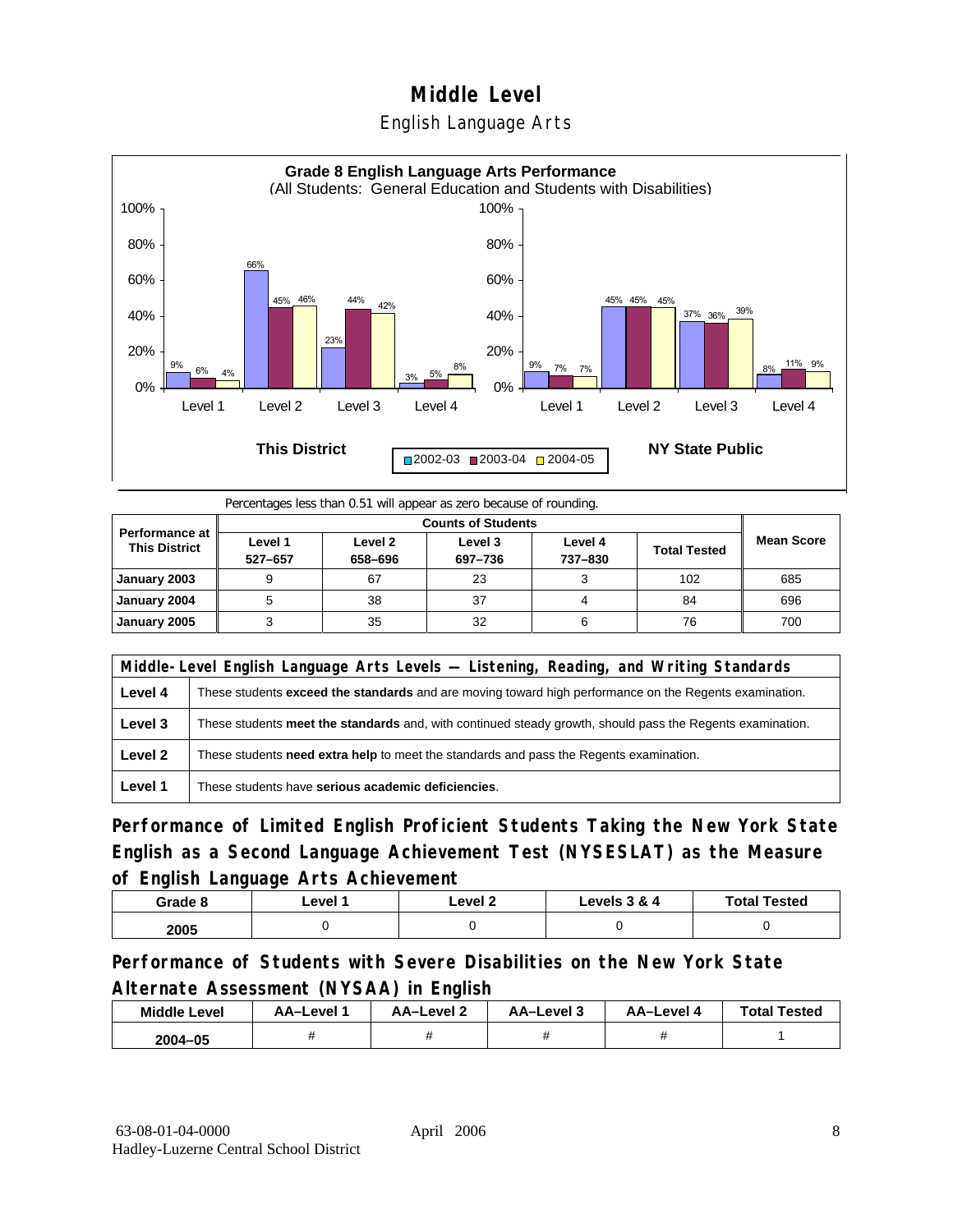### Mathematics



Percentages less than 0.51 will appear as zero because of rounding.

|                                        |                    | <b>Counts of Students</b> |                    |                    |                     |                   |  |  |  |
|----------------------------------------|--------------------|---------------------------|--------------------|--------------------|---------------------|-------------------|--|--|--|
| Performance at<br><b>This District</b> | Level 1<br>517-680 | Level 2<br>681-715        | Level 3<br>716-759 | Level 4<br>760-882 | <b>Total Tested</b> | <b>Mean Score</b> |  |  |  |
| May 2003                               | 14                 | 47                        | 38                 |                    | 104                 | 712               |  |  |  |
| May 2004                               | 6                  | 20                        | 50                 | 5                  | 81                  | 720               |  |  |  |
| May 2005                               |                    | 21                        | 49                 |                    | 80                  | 717               |  |  |  |

|         | Middle-Level Mathematics Levels — Knowledge, Reasoning, and Problem-Solving Standards                         |  |  |  |  |
|---------|---------------------------------------------------------------------------------------------------------------|--|--|--|--|
| Level 4 | These students <b>exceed the standards</b> and are moving toward high performance on the Regents examination. |  |  |  |  |
| Level 3 | These students meet the standards and, with continued steady growth, should pass the Regents examination.     |  |  |  |  |
| Level 2 | These students need extra help to meet the standards and pass the Regents examination.                        |  |  |  |  |
| Level 1 | These students have serious academic deficiencies.                                                            |  |  |  |  |

### **Performance of Students with Severe Disabilities on the New York State Alternate Assessment (NYSAA) in Mathematics**

| <b>Middle Level</b> | AA-Level | AA-Level 2 | AA-Level 3 | AA–Level 4 | <b>Total Tested</b> |
|---------------------|----------|------------|------------|------------|---------------------|
| 2004-05             |          |            |            |            |                     |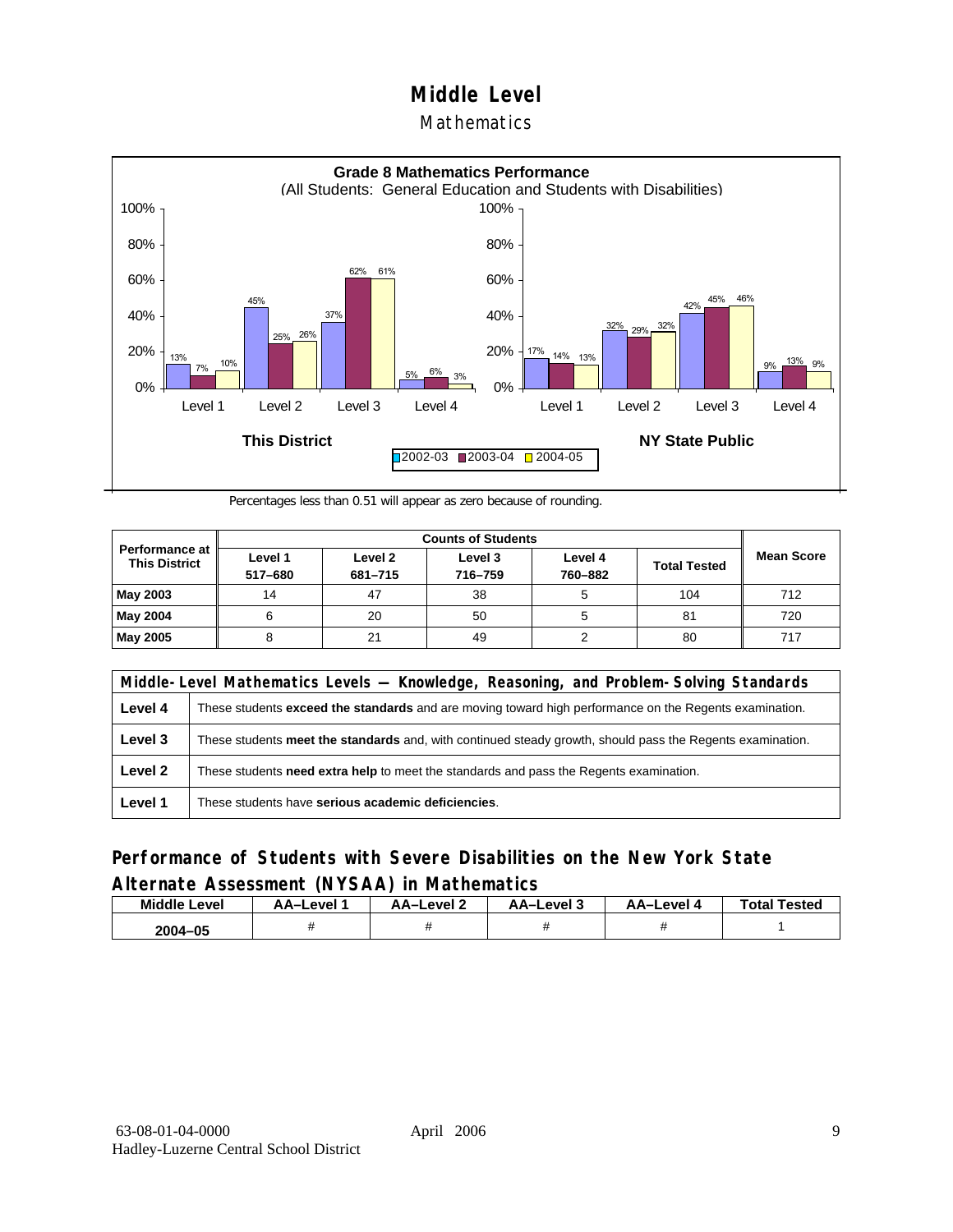#### **Science**



#### Percentages less than 0.51 will appear as zero because of rounding.

| <b>Performance at This District</b> |                             |         | <b>Mean Score</b> |         |         |              |    |
|-------------------------------------|-----------------------------|---------|-------------------|---------|---------|--------------|----|
|                                     |                             | Level 1 | Level 2           | Level 3 | Level 4 | Total Tested |    |
| January/                            | <b>Middle-Level Science</b> |         |                   | 59      | 31      | 98           | 79 |
| <b>June 2003</b>                    | <b>Regents Science</b>      |         |                   |         |         |              |    |
| January/                            | <b>Middle-Level Science</b> |         | 13                | 48      | 21      | 82           | 76 |
| <b>June 2004</b>                    | <b>Regents Science</b>      |         |                   |         | 0       |              |    |
| January/                            | <b>Middle-Level Science</b> | っ       | 8                 | 40      | 25      | 75           | 79 |
| <b>June 2005</b>                    | <b>Regents Science</b>      |         |                   |         |         |              |    |

|         | Middle-Level Science Levels — Knowledge, Reasoning, and Problem-Solving Standards*                                                                                                                  |  |  |  |  |
|---------|-----------------------------------------------------------------------------------------------------------------------------------------------------------------------------------------------------|--|--|--|--|
| Level 4 | These students <b>exceed the standards</b> on the middle-level science test and are moving toward high performance<br>on the Regents examinations or score 85-100 on a Regents science examination. |  |  |  |  |
| Level 3 | These students meet the standards on the middle-level science test and, with continued steady growth, should<br>pass the Regents examinations or score 65–84 on a Regents science examination.      |  |  |  |  |
| Level 2 | These students need extra help to meet the standards for middle-level science and to pass the Regents<br>examinations or score 55–64 on a Regents science examination.                              |  |  |  |  |
| Level 1 | These students have serious academic deficiencies as evidenced in the middle-level science test or score 0-54<br>on a Regents science examination.                                                  |  |  |  |  |

\*Students may demonstrate proficiency in middle-level science by scoring at Level 3 or above on the middle-level science test or by scoring 65 or above on a Regents examination in science.

### **Performance of Students with Severe Disabilities on the New York State Alternate Assessment (NYSAA) in Science**

| <b>Middle Level</b> | AA-Level | AA-Level 2 | AA–Level 3 | AA-Level 4 | <b>Total Tested</b> |
|---------------------|----------|------------|------------|------------|---------------------|
| 2004-05             |          |            |            |            |                     |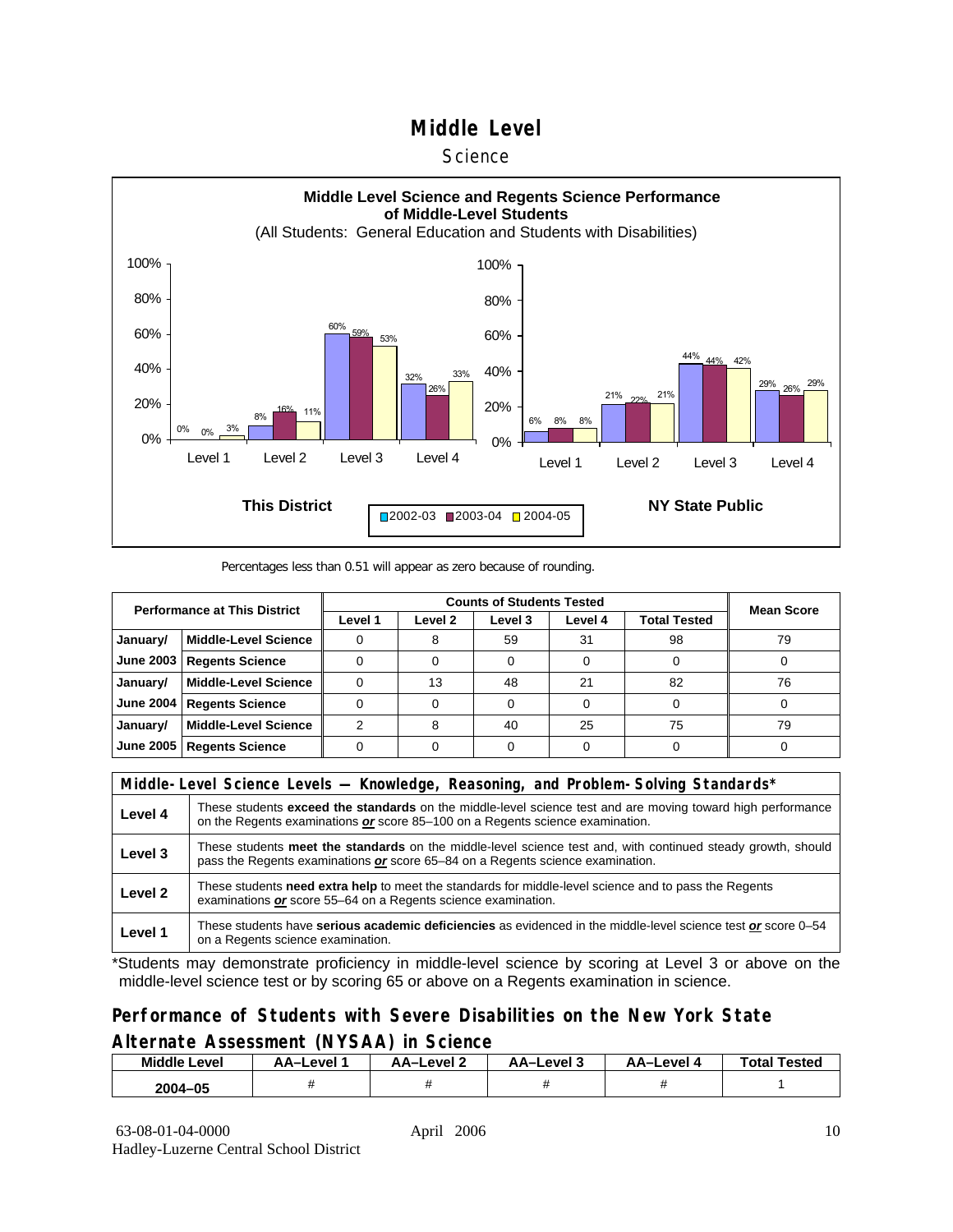# **High School English Achievement after Four Years of Instruction**

 The graphs and tables below present performance of the 1999, 2000, and 2001 district accountability cohort members, four years after entering grade 9, in meeting the graduation assessment requirement in English. In the graph, students passing approved alternatives to this examination are counted as scoring in the 65 to 84 range. RCT results are not included in the graph. The data in these tables and charts show the performance of the cohorts as of June  $30<sup>th</sup>$  of the fourth year after first entering grade 9.



Percentages less than 0.51 will appear as zero because of rounding.

|             | English Graduation Requirement Achievement after Four Years of High School* |                      |                      |                      |                      |                           |  |  |  |  |  |  |
|-------------|-----------------------------------------------------------------------------|----------------------|----------------------|----------------------|----------------------|---------------------------|--|--|--|--|--|--|
|             | <b>Cohort Members</b>                                                       | <b>Highest Score</b> | <b>Highest Score</b> | <b>Highest Score</b> | <b>Highest Score</b> | Approved                  |  |  |  |  |  |  |
|             | <b>All Students</b>                                                         | Between 0 and 54     | Between 55 and 64    | Between 65 and 84    | Between 85 and 100   | <b>Alternative Credit</b> |  |  |  |  |  |  |
| 1999 Cohort | 82                                                                          |                      |                      | 30                   | 40                   |                           |  |  |  |  |  |  |
| 2000 Cohort | 70                                                                          |                      |                      | 34                   | 30                   |                           |  |  |  |  |  |  |
| 2001 Cohort |                                                                             |                      |                      | 43                   | 23                   |                           |  |  |  |  |  |  |

\*Assessments used to determine counts in this table include the Regents examination in comprehensive English, the component retest in English, and approved alternatives.

| Performance of Students Who Took the Regents<br><b>Competency Tests in Reading and Writing to</b><br>Meet the Graduation Requirement* |                        |                                                |  |  |  |  |  |  |
|---------------------------------------------------------------------------------------------------------------------------------------|------------------------|------------------------------------------------|--|--|--|--|--|--|
|                                                                                                                                       | <b>Passed the RCTs</b> | <b>Failed RCT in Reading</b><br>and/or Writing |  |  |  |  |  |  |
| 1999 Cohort                                                                                                                           |                        |                                                |  |  |  |  |  |  |
| 2000 Cohort                                                                                                                           |                        |                                                |  |  |  |  |  |  |
| 2001 Cohort                                                                                                                           |                        |                                                |  |  |  |  |  |  |

\*Includes only students eligible for the safety net who did not score 55 or higher on the Regents examination or an approved alternative.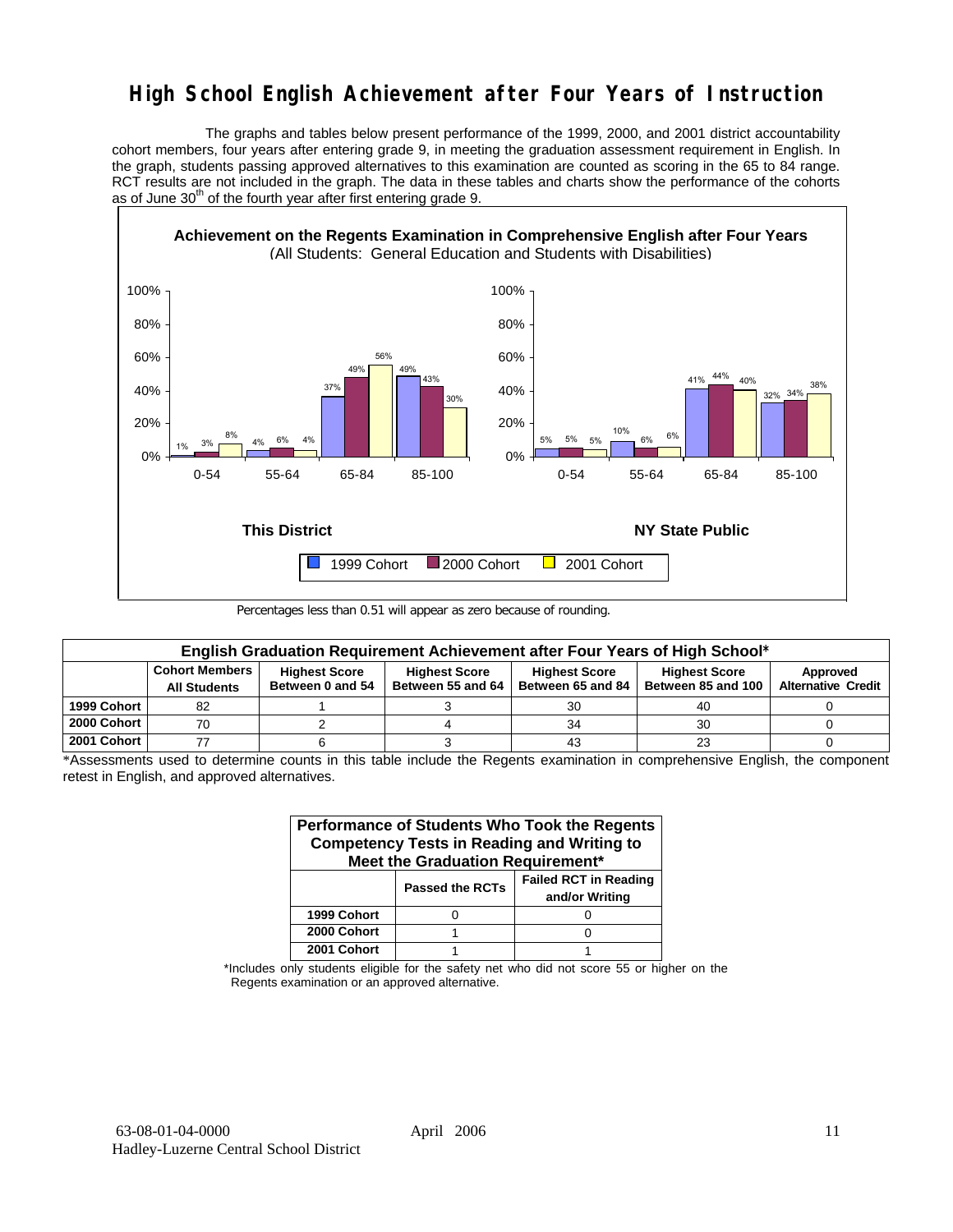# **High School Mathematics Achievement after Four Years of Instruction**

The graphs and tables below present performance of the 1999, 2000, and 2001 district accountability cohort members, four years after entering grade 9, in meeting the graduation assessment requirement in mathematics. In the graph, students passing approved alternatives to these examinations are counted as scoring in the 65 to 84 range. RCT results are not included in the graph. The data in these tables and charts show the performance of the cohorts as of June  $30<sup>th</sup>$  of the fourth year after first entering grade 9.



Percentages less than 0.51 will appear as zero because of rounding.

|             | Mathematics Graduation Requirement Achievement after Four Years of High School* |                      |                                              |    |                                                         |          |  |  |  |  |  |
|-------------|---------------------------------------------------------------------------------|----------------------|----------------------------------------------|----|---------------------------------------------------------|----------|--|--|--|--|--|
|             | <b>Cohort Members</b>                                                           | <b>Highest Score</b> | <b>Highest Score</b><br><b>Highest Score</b> |    | <b>Highest Score</b>                                    | Approved |  |  |  |  |  |
|             | <b>All Students</b>                                                             |                      | Between 0 and 54 Between 55 and 64           |    | Between 65 and 84 Between 85 and 100 Alternative Credit |          |  |  |  |  |  |
| 1999 Cohort | 82                                                                              |                      |                                              | 23 | 44                                                      |          |  |  |  |  |  |
| 2000 Cohort | 70                                                                              |                      |                                              | 20 | 33                                                      |          |  |  |  |  |  |
| 2001 Cohort |                                                                                 |                      |                                              | 37 | 33                                                      |          |  |  |  |  |  |

\*Assessments used to determine counts in this table include a Regents examination in mathematics, the component retest in mathematics and approved alternatives.

| Performance of Students Who Took the Regents<br><b>Competency Test in Mathematics to Meet the</b><br><b>Graduation Requirement*</b> |                       |                                          |  |  |  |  |  |  |
|-------------------------------------------------------------------------------------------------------------------------------------|-----------------------|------------------------------------------|--|--|--|--|--|--|
|                                                                                                                                     | <b>Passed the RCT</b> | <b>Failed at Least</b><br><b>One RCT</b> |  |  |  |  |  |  |
| 1999 Cohort                                                                                                                         |                       |                                          |  |  |  |  |  |  |
| 2000 Cohort                                                                                                                         | っ                     |                                          |  |  |  |  |  |  |
| 2001 Cohort                                                                                                                         |                       |                                          |  |  |  |  |  |  |

\*Includes only students eligible for the safety net who did not score 55 or higher on the Regents examination or an approved alternative.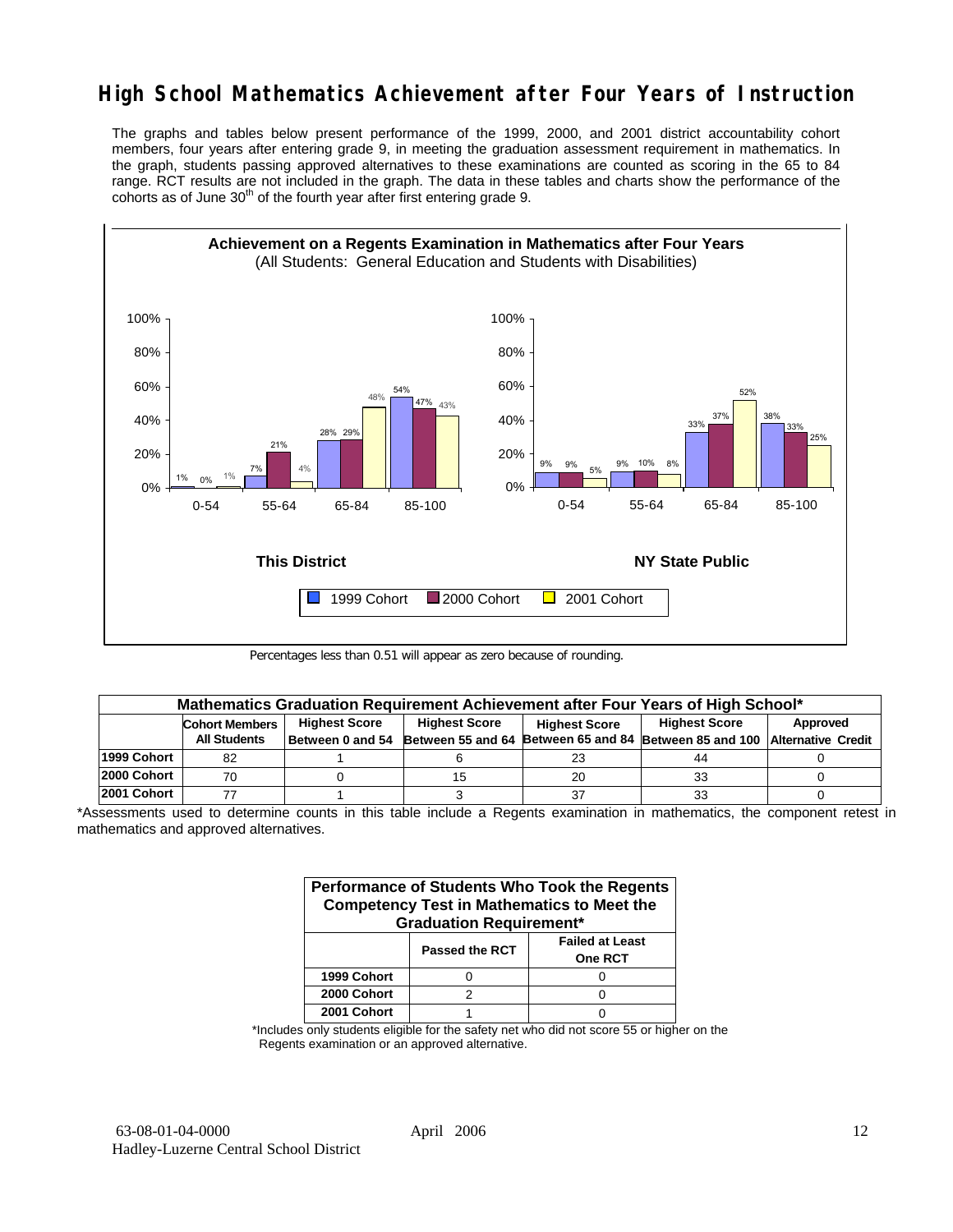# **Cohort Graduation Rates**

 Students were counted as graduates if they earned a local diploma with or without a Regents endorsement by August 31<sup>st</sup> of the fourth year after first entering grade 9. The graduation-rate cohort includes students who transferred to general education development (GED) programs. These students were not counted in the 1998, 1999, and 2000 district accountability cohorts for English and mathematics.



Percentages less than 0.51 will appear as zero because of rounding.

|             | <b>Cohort Graduation Rates</b>   |                                |                                                                      |                            |  |  |  |  |  |  |  |
|-------------|----------------------------------|--------------------------------|----------------------------------------------------------------------|----------------------------|--|--|--|--|--|--|--|
|             | <b>Cohort</b><br>Members*<br>(a) | <b>Transfers to GED</b><br>(b) | <b>Graduation Rate</b><br><b>Cohort</b><br><b>Members</b><br>$(a+b)$ | <b>Number</b><br>Graduated |  |  |  |  |  |  |  |
| 1998 Cohort | 64                               |                                | 64                                                                   | 61                         |  |  |  |  |  |  |  |
| 1999 Cohort | 83                               |                                | 84                                                                   | 72                         |  |  |  |  |  |  |  |
| 2000 Cohort | 69                               |                                |                                                                      | 67                         |  |  |  |  |  |  |  |

 $*$ Count as of August 31 $*$  of the fourth year after first entering grade 9.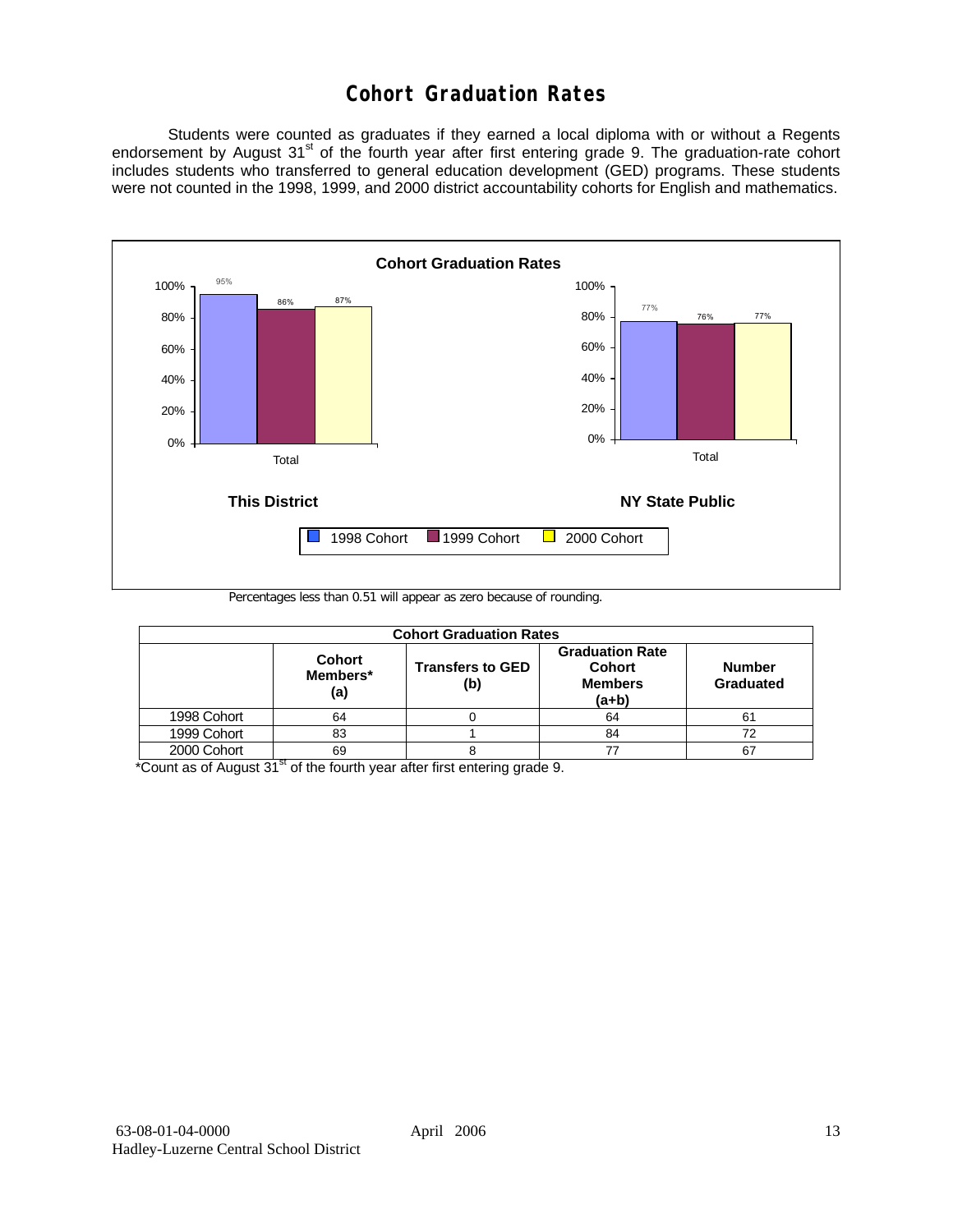# **Analysis of Student Subgroup Performance**

Historically, on State assessments the average performance of Black, Hispanic, and Native American students has been lower than that of White and Asian students. Similarly, students from lowincome families have not performed as well as those from higher income families. A high priority of the Board of Regents is to eliminate these gaps in student performance. In addition, Title I of the federal Elementary and Secondary Education Act includes explicit requirements "to ensure that students served by Title I are given the same opportunity to achieve to high standards and are held to the same high expectations as all students in each State."

This section of the district report card provides performance data for two years by racial/ethnic group, disability status, gender, English proficiency status, income level, and migrant status. The purpose of the student subgroup analyses is to determine if students who perform below the standards in any district tend to fall into particular groups, such as minority students, limited English proficient students, or economically disadvantaged students. If these analyses provide evidence that students in one of the groups achieve at a lower level than other students, the district should examine the reasons for this lower performance and make necessary changes in curriculum, instruction, and student support services to remedy these performance gaps. If your district did not report data for the 2004–05 school year for a subject and grade, a table showing data for subgroups in that subject and grade will not be included in the *Analysis*.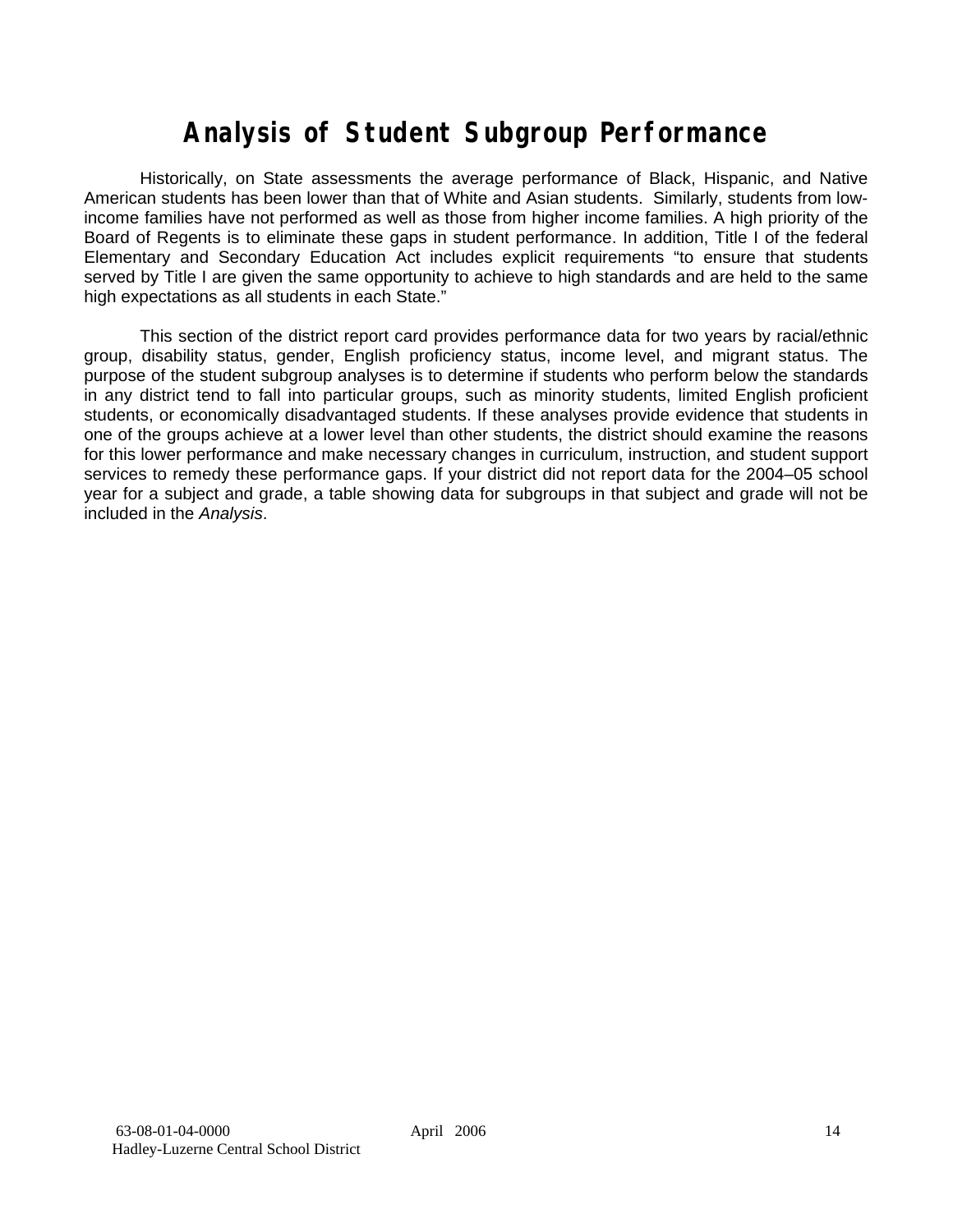# English Language Arts

|                                              |                |             | ັ<br>2003-04                                                      |    | 2004-05       |             |                                                                   |       |
|----------------------------------------------|----------------|-------------|-------------------------------------------------------------------|----|---------------|-------------|-------------------------------------------------------------------|-------|
| <b>Student Subgroup</b>                      | <b>Total</b>   |             | <b>Percentages of Tested</b><br><b>Students Scoring at Levels</b> |    | <b>Total</b>  |             | <b>Percentages of Tested</b><br><b>Students Scoring at Levels</b> |       |
|                                              | <b>Tested</b>  | $2 - 4$     | $3 - 4$                                                           | 4  | <b>Tested</b> | $2 - 4$     | $3 - 4$                                                           | 4     |
| <b>Results by Race/Ethnicity</b>             |                |             |                                                                   |    |               |             |                                                                   |       |
| American Indian/Alaskan Native               | 0              | 0%          | 0%                                                                | 0% | 0             | 0%          | 0%                                                                | 0%    |
| <b>Black</b>                                 | $\overline{2}$ | s           | s                                                                 | s  | 1             | s           | s                                                                 | s     |
| Hispanic                                     | $\mathbf{1}$   | s           | ${\tt s}$                                                         | s  | 0             | 0%          | 0%                                                                | 0%    |
| Asian or Pacific Islander                    | 0              | 0%          | 0%                                                                | 0% | $\mathbf{1}$  | s           | s                                                                 | s     |
| White                                        | 86             | $\mathbf s$ | s                                                                 | s  | 65            | $\mathbf s$ | s                                                                 | s     |
| Total                                        | 89             | 91%         | 49%                                                               | 3% | 67            | 96%         | 63%                                                               | 15%   |
| Small Group Totals (s)                       | 89             | 91%         | 49%                                                               | 3% | 67            | 96%         | 63%                                                               | 15%   |
| <b>Results by Disability Status</b>          |                |             |                                                                   |    |               |             |                                                                   |       |
| General-education students                   | 76             | 97%         | 58%                                                               | 4% | 57            | 98%         | 70%                                                               | 18%   |
| Students with disabilities                   | 13             | 54%         | $0\%$                                                             | 0% | 10            | 80%         | 20%                                                               | $0\%$ |
| Total                                        | 89             | 91%         | 49%                                                               | 3% | 67            | 96%         | 63%                                                               | 15%   |
| <b>Results by Gender</b>                     |                |             |                                                                   |    |               |             |                                                                   |       |
| Female                                       | 43             | 93%         | 56%                                                               | 5% | 35            | 94%         | 63%                                                               | 17%   |
| Male                                         | 46             | 89%         | 43%                                                               | 2% | 32            | 97%         | 63%                                                               | 13%   |
| Total                                        | 89             | 91%         | 49%                                                               | 3% | 67            | 96%         | 63%                                                               | 15%   |
| <b>Results by English Proficiency Status</b> |                |             |                                                                   |    |               |             |                                                                   |       |
| English proficient                           | 89             | 91%         | 49%                                                               | 3% | 67            | 96%         | 63%                                                               | 15%   |
| Limited English proficient                   | $\pmb{0}$      | 0%          | 0%                                                                | 0% | 0             | 0%          | 0%                                                                | 0%    |
| Total                                        | 89             | 91%         | 49%                                                               | 3% | 67            | 96%         | 63%                                                               | 15%   |
| <b>Results by Income Level</b>               |                |             |                                                                   |    |               |             |                                                                   |       |
| Economically disadvantaged                   | 39             | 85%         | 33%                                                               | 0% | 21            | 95%         | 43%                                                               | 5%    |
| Not disadvantaged                            | 50             | 96%         | 62%                                                               | 6% | 46            | 96%         | 72%                                                               | 20%   |
| Total                                        | 89             | 91%         | 49%                                                               | 3% | 67            | 96%         | 63%                                                               | 15%   |
| <b>Results by Migrant Status</b>             |                |             |                                                                   |    |               |             |                                                                   |       |
| Migrant family                               | $\mathbf 0$    | 0%          | 0%                                                                | 0% | 0             | 0%          | 0%                                                                | 0%    |
| Not migrant family                           | 89             | 91%         | 49%                                                               | 3% | 67            | 96%         | 63%                                                               | 15%   |
| Total                                        | 89             | 91%         | 49%                                                               | 3% | 67            | 96%         | 63%                                                               | 15%   |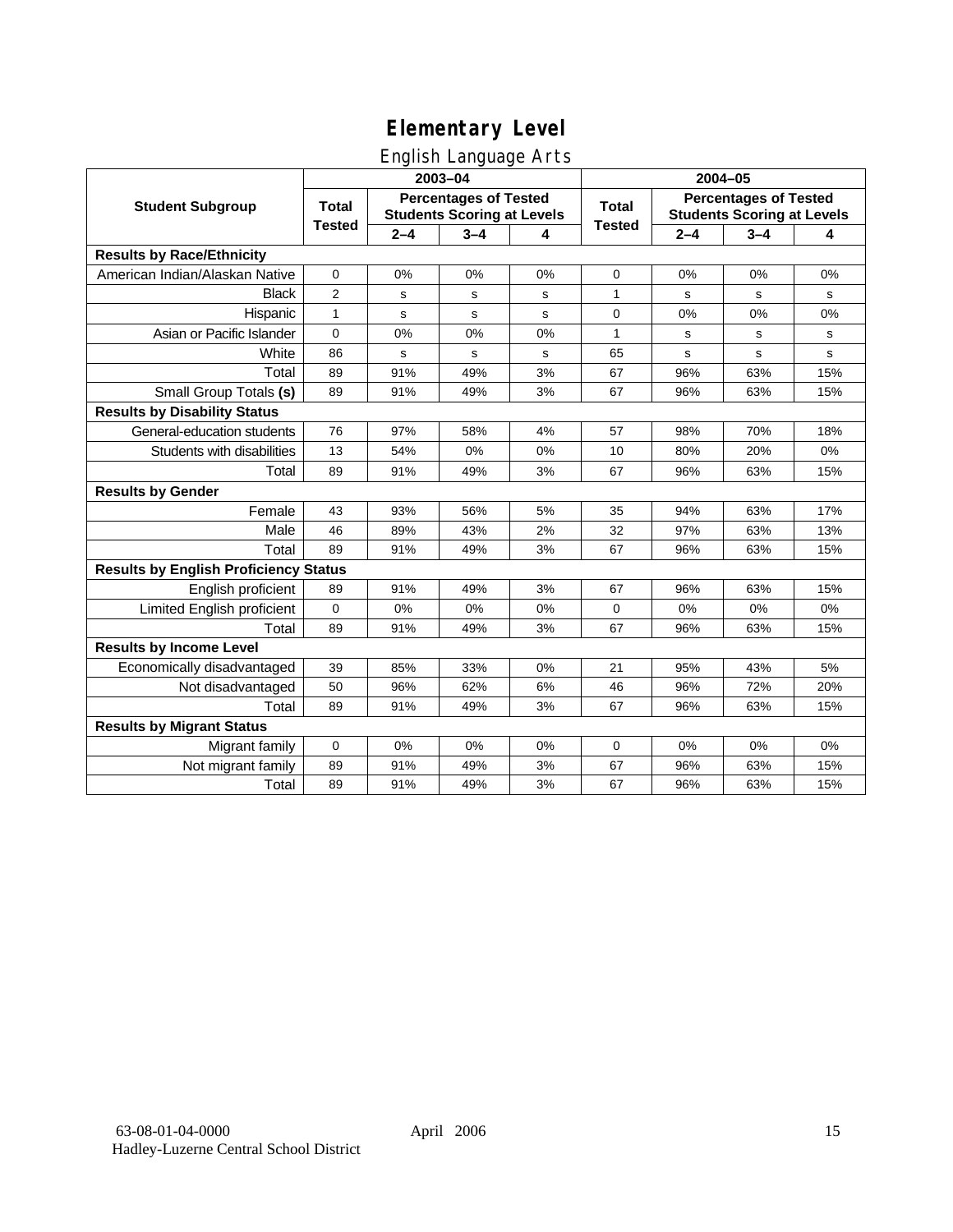### Mathematics

|                                              |                |         | 2003-04                                                           |     | 2004-05       |             |                                                                   |             |
|----------------------------------------------|----------------|---------|-------------------------------------------------------------------|-----|---------------|-------------|-------------------------------------------------------------------|-------------|
| <b>Student Subgroup</b>                      | <b>Total</b>   |         | <b>Percentages of Tested</b><br><b>Students Scoring at Levels</b> |     | Total         |             | <b>Percentages of Tested</b><br><b>Students Scoring at Levels</b> |             |
|                                              | <b>Tested</b>  | $2 - 4$ | $3 - 4$                                                           | 4   | <b>Tested</b> | $2 - 4$     | $3 - 4$                                                           | 4           |
| <b>Results by Race/Ethnicity</b>             |                |         |                                                                   |     |               |             |                                                                   |             |
| American Indian/Alaskan Native               | $\mathbf{0}$   | 0%      | 0%                                                                | 0%  | $\mathbf 0$   | 0%          | 0%                                                                | 0%          |
| <b>Black</b>                                 | $\overline{2}$ | s       | s                                                                 | s   | 1             | s           | s                                                                 | s           |
| Hispanic                                     | $\mathbf{1}$   | s       | s                                                                 | s   | $\mathbf 0$   | 0%          | 0%                                                                | 0%          |
| Asian or Pacific Islander                    | 0              | 0%      | 0%                                                                | 0%  | 1             | s           | s                                                                 | ${\tt s}$   |
| White                                        | 86             | s       | $\mathbf s$                                                       | s   | 66            | $\mathbf s$ | $\mathbf s$                                                       | $\mathbf s$ |
| Total                                        | 89             | 97%     | 69%                                                               | 12% | 68            | 100%        | 90%                                                               | 34%         |
| Small Group Totals (s)                       | 89             | 97%     | 69%                                                               | 12% | 68            | 100%        | 90%                                                               | 34%         |
| <b>Results by Disability Status</b>          |                |         |                                                                   |     |               |             |                                                                   |             |
| General-education students                   | 75             | 100%    | 80%                                                               | 15% | 58            | 100%        | 97%                                                               | 40%         |
| Students with disabilities                   | 14             | 79%     | 7%                                                                | 0%  | 10            | 100%        | 50%                                                               | 0%          |
| Total                                        | 89             | 97%     | 69%                                                               | 12% | 68            | 100%        | 90%                                                               | 34%         |
| <b>Results by Gender</b>                     |                |         |                                                                   |     |               |             |                                                                   |             |
| Female                                       | 42             | 100%    | 71%                                                               | 7%  | 35            | 100%        | 86%                                                               | 31%         |
| Male                                         | 47             | 94%     | 66%                                                               | 17% | 33            | 100%        | 94%                                                               | 36%         |
| Total                                        | 89             | 97%     | 69%                                                               | 12% | 68            | 100%        | 90%                                                               | 34%         |
| <b>Results by English Proficiency Status</b> |                |         |                                                                   |     |               |             |                                                                   |             |
| English proficient                           | 89             | 97%     | 69%                                                               | 12% | 68            | 100%        | 90%                                                               | 34%         |
| Limited English proficient                   | 0              | 0%      | 0%                                                                | 0%  | $\mathbf 0$   | 0%          | 0%                                                                | 0%          |
| Total                                        | 89             | 97%     | 69%                                                               | 12% | 68            | 100%        | 90%                                                               | 34%         |
| <b>Results by Income Level</b>               |                |         |                                                                   |     |               |             |                                                                   |             |
| Economically disadvantaged                   | 40             | 98%     | 53%                                                               | 8%  | 22            | 100%        | 82%                                                               | 18%         |
| Not disadvantaged                            | 49             | 96%     | 82%                                                               | 16% | 46            | 100%        | 93%                                                               | 41%         |
| Total                                        | 89             | 97%     | 69%                                                               | 12% | 68            | 100%        | 90%                                                               | 34%         |
| <b>Results by Migrant Status</b>             |                |         |                                                                   |     |               |             |                                                                   |             |
| Migrant family                               | 0              | 0%      | 0%                                                                | 0%  | 0             | 0%          | 0%                                                                | 0%          |
| Not migrant family                           | 89             | 97%     | 69%                                                               | 12% | 68            | 100%        | 90%                                                               | 34%         |
| Total                                        | 89             | 97%     | 69%                                                               | 12% | 68            | 100%        | 90%                                                               | 34%         |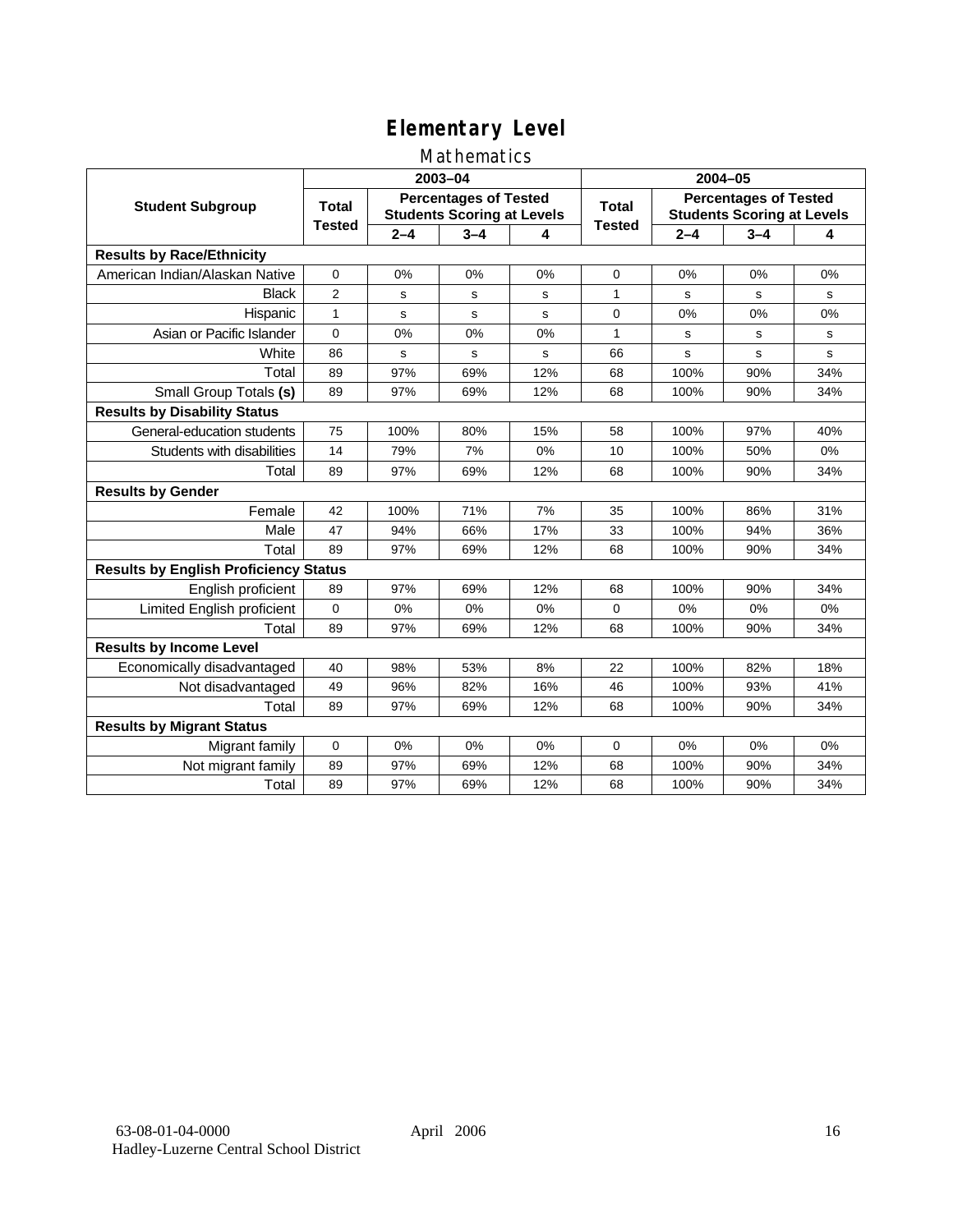### **Science**

|                                              | 2003-04                |         |                                                                   |     | 2004-05                       |         |                                                                   |     |  |
|----------------------------------------------|------------------------|---------|-------------------------------------------------------------------|-----|-------------------------------|---------|-------------------------------------------------------------------|-----|--|
| <b>Student Subgroup</b>                      | Total<br><b>Tested</b> |         | <b>Percentages of Tested</b><br><b>Students Scoring at Levels</b> |     | <b>Total</b><br><b>Tested</b> |         | <b>Percentages of Tested</b><br><b>Students Scoring at Levels</b> |     |  |
|                                              |                        | $2 - 4$ | $3 - 4$                                                           | 4   |                               | $2 - 4$ | $3 - 4$                                                           | 4   |  |
| <b>Results by Race/Ethnicity</b>             |                        |         |                                                                   |     |                               |         |                                                                   |     |  |
| American Indian/Alaskan Native               | 0                      | 0%      | 0%                                                                | 0%  | $\mathbf 0$                   | 0%      | 0%                                                                | 0%  |  |
| <b>Black</b>                                 | $\overline{2}$         | s       | s                                                                 | s   | $\mathbf{1}$                  | S       | s                                                                 | s   |  |
| Hispanic                                     | $\mathbf{1}$           | s       | s                                                                 | s   | $\mathbf 0$                   | 0%      | 0%                                                                | 0%  |  |
| Asian or Pacific Islander                    | 0                      | 0%      | 0%                                                                | 0%  | 1                             | s       | s                                                                 | s   |  |
| White                                        | 87                     | s       | s                                                                 | s   | 66                            | s       | s                                                                 | s   |  |
| Total                                        | 90                     | 94%     | 82%                                                               | 21% | 68                            | 100%    | 88%                                                               | 44% |  |
| Small Group Totals (s)                       | 90                     | 94%     | 82%                                                               | 21% | 68                            | 100%    | 88%                                                               | 44% |  |
| <b>Results by Disability Status</b>          |                        |         |                                                                   |     |                               |         |                                                                   |     |  |
| General-education students                   | 76                     | 99%     | 89%                                                               | 25% | 58                            | 100%    | 93%                                                               | 50% |  |
| Students with disabilities                   | 14                     | 71%     | 43%                                                               | 0%  | 10                            | 100%    | 60%                                                               | 10% |  |
| Total                                        | 90                     | 94%     | 82%                                                               | 21% | 68                            | 100%    | 88%                                                               | 44% |  |
| <b>Results by Gender</b>                     |                        |         |                                                                   |     |                               |         |                                                                   |     |  |
| Female                                       | 43                     | 100%    | 86%                                                               | 14% | 35                            | 100%    | 83%                                                               | 40% |  |
| Male                                         | 47                     | 89%     | 79%                                                               | 28% | 33                            | 100%    | 94%                                                               | 48% |  |
| Total                                        | 90                     | 94%     | 82%                                                               | 21% | 68                            | 100%    | 88%                                                               | 44% |  |
| <b>Results by English Proficiency Status</b> |                        |         |                                                                   |     |                               |         |                                                                   |     |  |
| English proficient                           | 90                     | 94%     | 82%                                                               | 21% | 68                            | 100%    | 88%                                                               | 44% |  |
| Limited English proficient                   | 0                      | 0%      | 0%                                                                | 0%  | 0                             | 0%      | 0%                                                                | 0%  |  |
| Total                                        | 90                     | 94%     | 82%                                                               | 21% | 68                            | 100%    | 88%                                                               | 44% |  |
| <b>Results by Income Level</b>               |                        |         |                                                                   |     |                               |         |                                                                   |     |  |
| Economically disadvantaged                   | 40                     | 95%     | 75%                                                               | 10% | 22                            | 100%    | 77%                                                               | 18% |  |
| Not disadvantaged                            | 50                     | 94%     | 88%                                                               | 30% | 46                            | 100%    | 93%                                                               | 57% |  |
| Total                                        | 90                     | 94%     | 82%                                                               | 21% | 68                            | 100%    | 88%                                                               | 44% |  |
| <b>Results by Migrant Status</b>             |                        |         |                                                                   |     |                               |         |                                                                   |     |  |
| Migrant family                               | 0                      | 0%      | $0\%$                                                             | 0%  | $\mathbf 0$                   | 0%      | 0%                                                                | 0%  |  |
| Not migrant family                           | 90                     | 94%     | 82%                                                               | 21% | 68                            | 100%    | 88%                                                               | 44% |  |
| Total                                        | 90                     | 94%     | 82%                                                               | 21% | 68                            | 100%    | 88%                                                               | 44% |  |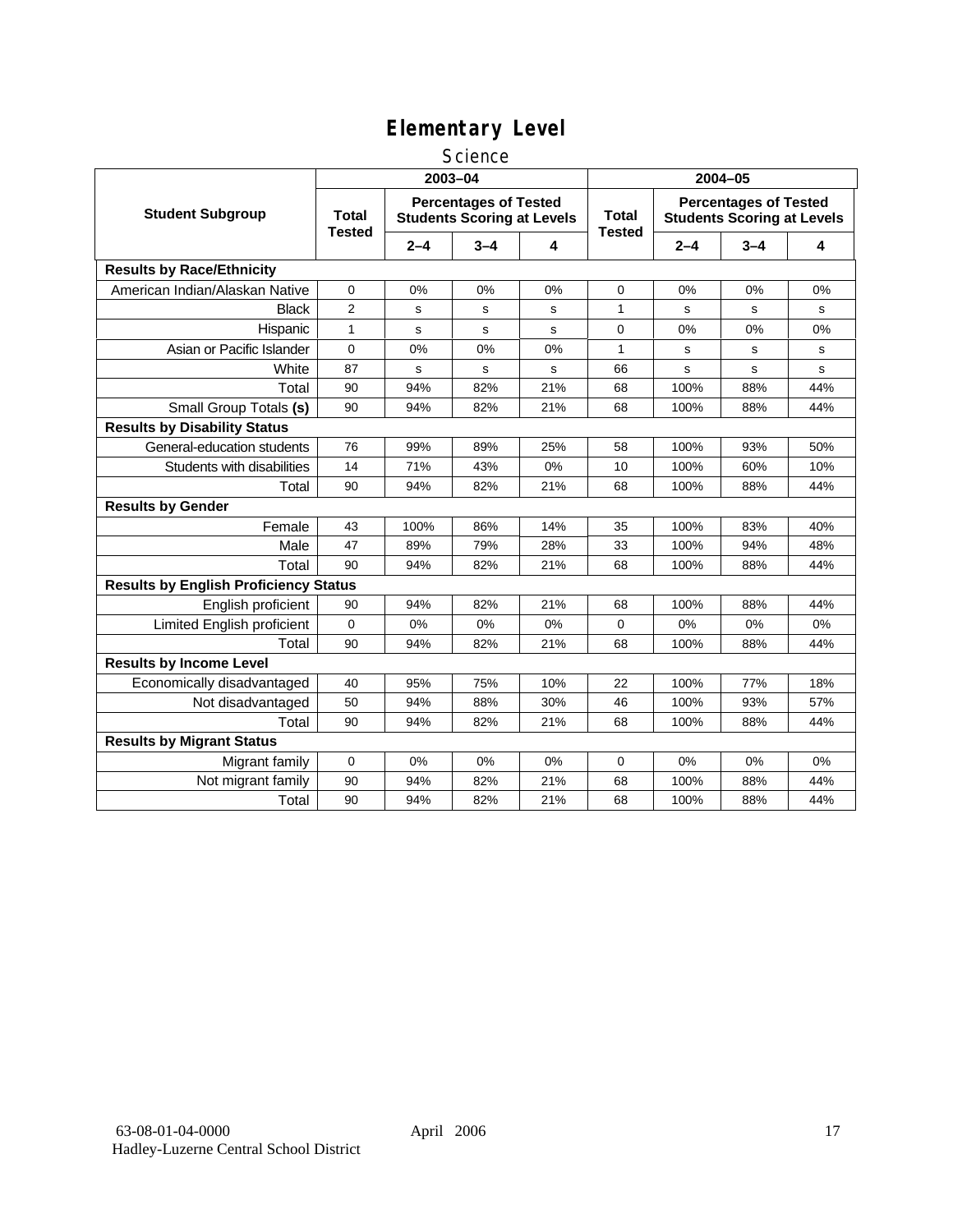## English Language Arts

|                                              |               |         | ັ<br>2003-04                                                      |    | 2004-05       |         |                                                                   |           |  |
|----------------------------------------------|---------------|---------|-------------------------------------------------------------------|----|---------------|---------|-------------------------------------------------------------------|-----------|--|
| <b>Student Subgroup</b>                      | <b>Total</b>  |         | <b>Percentages of Tested</b><br><b>Students Scoring at Levels</b> |    | <b>Total</b>  |         | <b>Percentages of Tested</b><br><b>Students Scoring at Levels</b> |           |  |
|                                              | <b>Tested</b> | $2 - 4$ | $3 - 4$                                                           | 4  | <b>Tested</b> | $2 - 4$ | $3 - 4$                                                           | 4         |  |
| <b>Results by Race/Ethnicity</b>             |               |         |                                                                   |    |               |         |                                                                   |           |  |
| American Indian/Alaskan Native               | $\pmb{0}$     | 0%      | 0%                                                                | 0% | $\mathbf 0$   | 0%      | 0%                                                                | 0%        |  |
| <b>Black</b>                                 | 0             | 0%      | 0%                                                                | 0% | 1             | s       | s                                                                 | s         |  |
| Hispanic                                     | 0             | 0%      | 0%                                                                | 0% | 1             | s       | s                                                                 | s         |  |
| Asian or Pacific Islander                    | 3             | s       | s                                                                 | s  | $\mathbf 0$   | 0%      | 0%                                                                | 0%        |  |
| White                                        | 81            | s       | s                                                                 | s  | 74            | s       | s                                                                 | ${\tt s}$ |  |
| Total                                        | 84            | 94%     | 49%                                                               | 5% | 76            | 96%     | 50%                                                               | 8%        |  |
| Small Group Totals (s)                       | 84            | 94%     | 49%                                                               | 5% | 76            | 96%     | 50%                                                               | 8%        |  |
| <b>Results by Disability Status</b>          |               |         |                                                                   |    |               |         |                                                                   |           |  |
| General-education students                   | 72            | 97%     | 56%                                                               | 6% | 65            | 100%    | 58%                                                               | 9%        |  |
| Students with disabilities                   | 12            | 75%     | 8%                                                                | 0% | 11            | 73%     | 0%                                                                | 0%        |  |
| Total                                        | 84            | 94%     | 49%                                                               | 5% | 76            | 96%     | 50%                                                               | 8%        |  |
| <b>Results by Gender</b>                     |               |         |                                                                   |    |               |         |                                                                   |           |  |
| Female                                       | 49            | 100%    | 49%                                                               | 8% | 43            | 98%     | 53%                                                               | 14%       |  |
| Male                                         | 35            | 86%     | 49%                                                               | 0% | 33            | 94%     | 45%                                                               | 0%        |  |
| Total                                        | 84            | 94%     | 49%                                                               | 5% | 76            | 96%     | 50%                                                               | 8%        |  |
| <b>Results by English Proficiency Status</b> |               |         |                                                                   |    |               |         |                                                                   |           |  |
| English proficient                           | 83            | s       | s                                                                 | s  | 76            | 96%     | 50%                                                               | 8%        |  |
| Limited English proficient                   | $\mathbf{1}$  | s       | s                                                                 | s  | $\Omega$      | 0%      | 0%                                                                | 0%        |  |
| Total                                        | 84            | 94%     | 49%                                                               | 5% | 76            | 96%     | 50%                                                               | 8%        |  |
| <b>Results by Income Level</b>               |               |         |                                                                   |    |               |         |                                                                   |           |  |
| Economically disadvantaged                   | 28            | 89%     | 39%                                                               | 0% | 27            | 93%     | 33%                                                               | 4%        |  |
| Not disadvantaged                            | 56            | 96%     | 54%                                                               | 7% | 49            | 98%     | 59%                                                               | 10%       |  |
| Total                                        | 84            | 94%     | 49%                                                               | 5% | 76            | 96%     | 50%                                                               | 8%        |  |
| <b>Results by Migrant Status</b>             |               |         |                                                                   |    |               |         |                                                                   |           |  |
| Migrant family                               | $\mathbf 0$   | 0%      | 0%                                                                | 0% | $\mathbf 0$   | 0%      | 0%                                                                | 0%        |  |
| Not migrant family                           | 84            | 94%     | 49%                                                               | 5% | 76            | 96%     | 50%                                                               | 8%        |  |
| Total                                        | 84            | 94%     | 49%                                                               | 5% | 76            | 96%     | 50%                                                               | 8%        |  |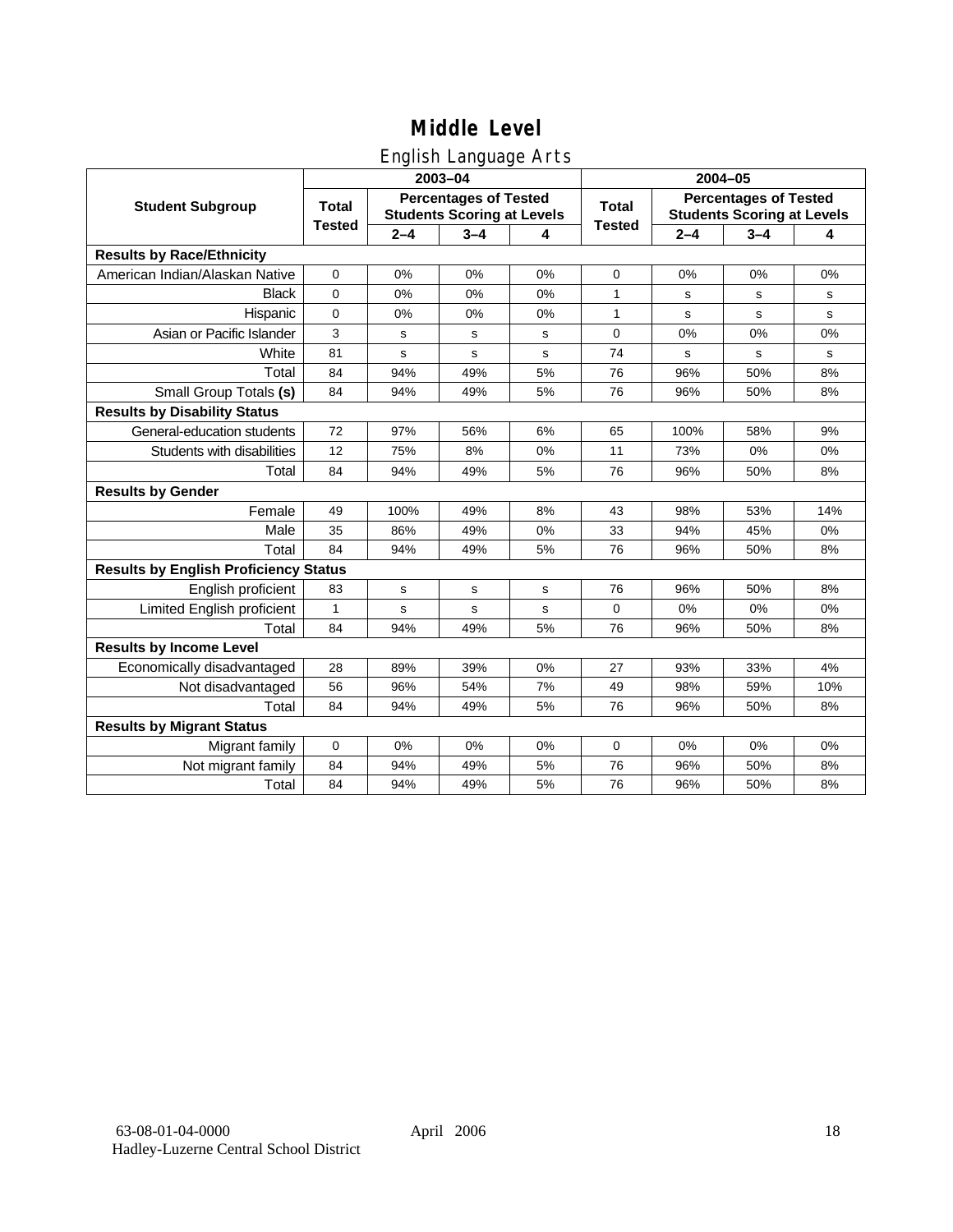### Mathematics

|                                              |               |             | 2003-04                                                           |    | 2004-05       |         |                                                                   |    |
|----------------------------------------------|---------------|-------------|-------------------------------------------------------------------|----|---------------|---------|-------------------------------------------------------------------|----|
| <b>Student Subgroup</b>                      | <b>Total</b>  |             | <b>Percentages of Tested</b><br><b>Students Scoring at Levels</b> |    | Total         |         | <b>Percentages of Tested</b><br><b>Students Scoring at Levels</b> |    |
|                                              | <b>Tested</b> | $2 - 4$     | $3 - 4$                                                           | 4  | <b>Tested</b> | $2 - 4$ | $3 - 4$                                                           | 4  |
| <b>Results by Race/Ethnicity</b>             |               |             |                                                                   |    |               |         |                                                                   |    |
| American Indian/Alaskan Native               | $\mathbf{0}$  | 0%          | 0%                                                                | 0% | $\Omega$      | 0%      | 0%                                                                | 0% |
| <b>Black</b>                                 | $\Omega$      | 0%          | 0%                                                                | 0% | 1             | s       | s                                                                 | s  |
| Hispanic                                     | $\mathbf 0$   | 0%          | 0%                                                                | 0% | $\mathbf{1}$  | s       | s                                                                 | s  |
| Asian or Pacific Islander                    | 3             | s           | ${\tt s}$                                                         | s  | 0             | 0%      | 0%                                                                | 0% |
| White                                        | 78            | s           | $\mathbf s$                                                       | s  | 78            | s       | s                                                                 | s  |
| Total                                        | 81            | 93%         | 68%                                                               | 6% | 80            | 90%     | 64%                                                               | 3% |
| Small Group Totals (s)                       | 81            | 93%         | 68%                                                               | 6% | 80            | 90%     | 64%                                                               | 3% |
| <b>Results by Disability Status</b>          |               |             |                                                                   |    |               |         |                                                                   |    |
| General-education students                   | 70            | 96%         | 74%                                                               | 7% | 68            | 97%     | 71%                                                               | 3% |
| Students with disabilities                   | 11            | 73%         | 27%                                                               | 0% | 12            | 50%     | 25%                                                               | 0% |
| Total                                        | 81            | 93%         | 68%                                                               | 6% | 80            | 90%     | 64%                                                               | 3% |
| <b>Results by Gender</b>                     |               |             |                                                                   |    |               |         |                                                                   |    |
| Female                                       | 48            | 96%         | 63%                                                               | 6% | 44            | 93%     | 64%                                                               | 2% |
| Male                                         | 33            | 88%         | 76%                                                               | 6% | 36            | 86%     | 64%                                                               | 3% |
| Total                                        | 81            | 93%         | 68%                                                               | 6% | 80            | 90%     | 64%                                                               | 3% |
| <b>Results by English Proficiency Status</b> |               |             |                                                                   |    |               |         |                                                                   |    |
| English proficient                           | 80            | $\mathbf s$ | s                                                                 | s  | 80            | 90%     | 64%                                                               | 3% |
| Limited English proficient                   | 1             | s           | $\mathbf s$                                                       | s  | $\mathbf 0$   | 0%      | 0%                                                                | 0% |
| Total                                        | 81            | 93%         | 68%                                                               | 6% | 80            | 90%     | 64%                                                               | 3% |
| <b>Results by Income Level</b>               |               |             |                                                                   |    |               |         |                                                                   |    |
| Economically disadvantaged                   | 25            | 84%         | 56%                                                               | 0% | 28            | 82%     | 54%                                                               | 0% |
| Not disadvantaged                            | 56            | 96%         | 73%                                                               | 9% | 52            | 94%     | 69%                                                               | 4% |
| Total                                        | 81            | 93%         | 68%                                                               | 6% | 80            | 90%     | 64%                                                               | 3% |
| <b>Results by Migrant Status</b>             |               |             |                                                                   |    |               |         |                                                                   |    |
| Migrant family                               | 0             | 0%          | 0%                                                                | 0% | $\Omega$      | 0%      | 0%                                                                | 0% |
| Not migrant family                           | 81            | 93%         | 68%                                                               | 6% | 80            | 90%     | 64%                                                               | 3% |
| Total                                        | 81            | 93%         | 68%                                                               | 6% | 80            | 90%     | 64%                                                               | 3% |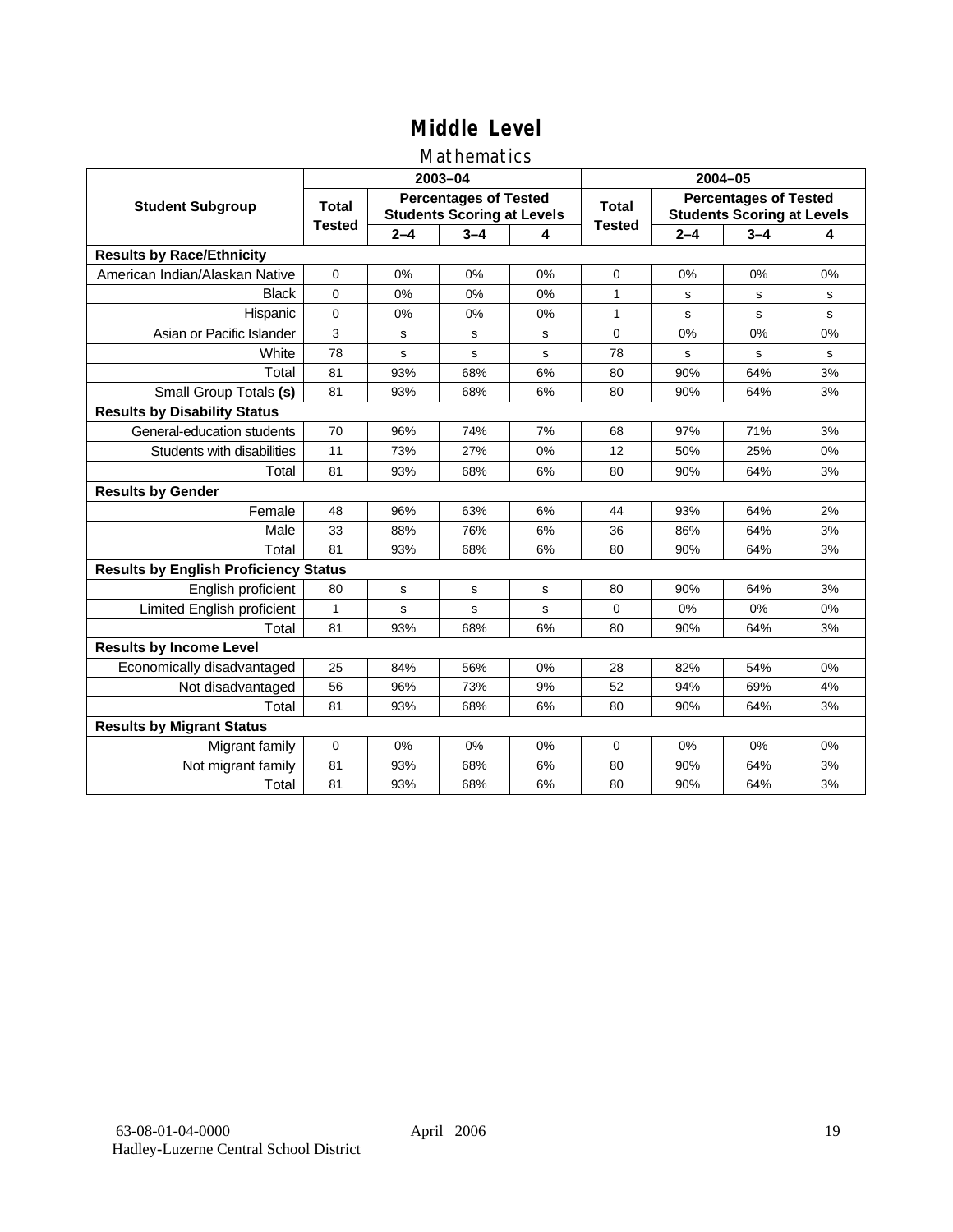### **Science**

|                                              |               |         | 2003-04                                                           |             | 2004-05       |             |                                                                   |     |
|----------------------------------------------|---------------|---------|-------------------------------------------------------------------|-------------|---------------|-------------|-------------------------------------------------------------------|-----|
| <b>Student Subgroup</b>                      | <b>Total</b>  |         | <b>Percentages of Tested</b><br><b>Students Scoring at Levels</b> |             | <b>Total</b>  |             | <b>Percentages of Tested</b><br><b>Students Scoring at Levels</b> |     |
|                                              | <b>Tested</b> | $2 - 4$ | $3 - 4$                                                           | 4           | <b>Tested</b> | $2 - 4$     | $3 - 4$                                                           | 4   |
| <b>Results by Race/Ethnicity</b>             |               |         |                                                                   |             |               |             |                                                                   |     |
| American Indian/Alaskan Native               | $\Omega$      | 0%      | 0%                                                                | 0%          | $\mathbf 0$   | 0%          | 0%                                                                | 0%  |
| <b>Black</b>                                 | 0             | 0%      | 0%                                                                | 0%          | 1             | s           | s                                                                 | s   |
| Hispanic                                     | 0             | 0%      | 0%                                                                | 0%          | $\mathbf{1}$  | s           | s                                                                 | s   |
| Asian or Pacific Islander                    | 3             | s       | s                                                                 | s           | $\mathbf 0$   | 0%          | 0%                                                                | 0%  |
| White                                        | 79            | s       | s                                                                 | s           | 73            | $\mathbf s$ | $\mathbf s$                                                       | s   |
| Total                                        | 82            | 100%    | 84%                                                               | 26%         | 75            | 97%         | 87%                                                               | 33% |
| Small Group Totals (s)                       | 82            | 100%    | 84%                                                               | 26%         | 75            | 97%         | 87%                                                               | 33% |
| <b>Results by Disability Status</b>          |               |         |                                                                   |             |               |             |                                                                   |     |
| General-education students                   | 71            | 100%    | 90%                                                               | 30%         | 63            | 100%        | 95%                                                               | 38% |
| Students with disabilities                   | 11            | 100%    | 45%                                                               | 0%          | 12            | 83%         | 42%                                                               | 8%  |
| Total                                        | 82            | 100%    | 84%                                                               | 26%         | 75            | 97%         | 87%                                                               | 33% |
| <b>Results by Gender</b>                     |               |         |                                                                   |             |               |             |                                                                   |     |
| Female                                       | 48            | 100%    | 81%                                                               | 19%         | 41            | 100%        | 88%                                                               | 32% |
| Male                                         | 34            | 100%    | 88%                                                               | 35%         | 34            | 94%         | 85%                                                               | 35% |
| Total                                        | 82            | 100%    | 84%                                                               | 26%         | 75            | 97%         | 87%                                                               | 33% |
| <b>Results by English Proficiency Status</b> |               |         |                                                                   |             |               |             |                                                                   |     |
| English proficient                           | 81            | s       | $\mathbf s$                                                       | $\mathbf s$ | 75            | 97%         | 87%                                                               | 33% |
| Limited English proficient                   | $\mathbf{1}$  | s       | s                                                                 | s           | 0             | 0%          | 0%                                                                | 0%  |
| Total                                        | 82            | 100%    | 84%                                                               | 26%         | 75            | 97%         | 87%                                                               | 33% |
| <b>Results by Income Level</b>               |               |         |                                                                   |             |               |             |                                                                   |     |
| Economically disadvantaged                   | 25            | 100%    | 72%                                                               | 20%         | 27            | 96%         | 78%                                                               | 19% |
| Not disadvantaged                            | 57            | 100%    | 89%                                                               | 28%         | 48            | 98%         | 92%                                                               | 42% |
| Total                                        | 82            | 100%    | 84%                                                               | 26%         | 75            | 97%         | 87%                                                               | 33% |
| <b>Results by Migrant Status</b>             |               |         |                                                                   |             |               |             |                                                                   |     |
| Migrant family                               | 0             | 0%      | 0%                                                                | 0%          | 0             | 0%          | 0%                                                                | 0%  |
| Not migrant family                           | 82            | 100%    | 84%                                                               | 26%         | 75            | 97%         | 87%                                                               | 33% |
| Total                                        | 82            | 100%    | 84%                                                               | 26%         | 75            | 97%         | 87%                                                               | 33% |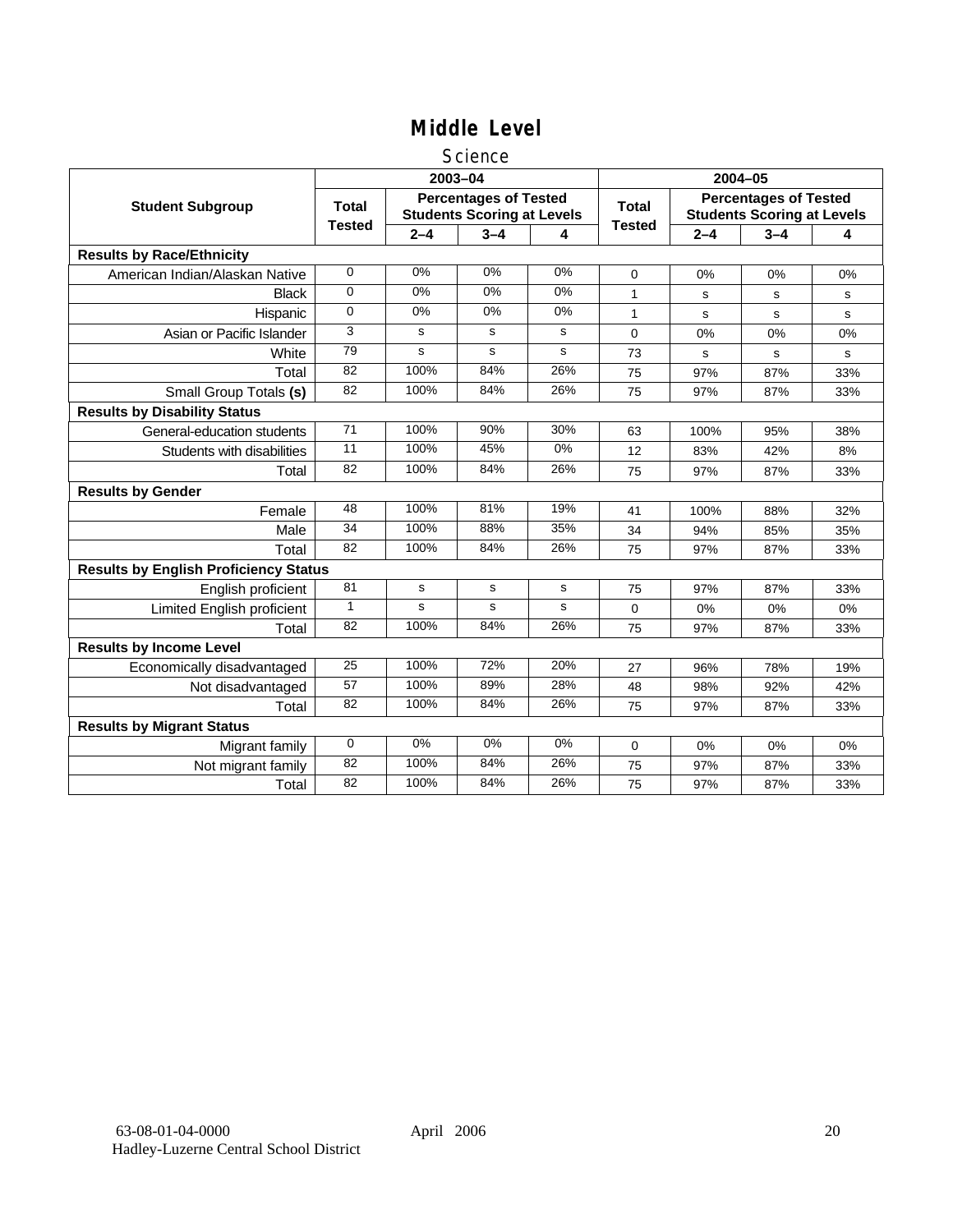## **2000 and 2001 High School Cohorts**

General-education students who first entered ninth grade in 2000 or 2001 must score 55 or higher on Regents English and mathematics examinations to graduate. During the phase-in of the Regents examination graduation requirements, all students (with district board of education approval) may qualify for a local diploma by earning a score of 55–64 on the required Regents examinations; a score of 65 or higher is required for a Regents diploma. Students with disabilities and certain students with a Section 504 Accommodation Plan may qualify for a local diploma by passing Regents competency tests. The data in these tables show the performance of the cohorts as of June  $30<sup>th</sup>$  of the fourth year after first entering grade 9.

#### **Performance on the English Assessment Requirement for Graduation**

|                                              | 2000 Cohort                  |                          |               |                   |                                  | 2001 Cohort              |                |               |                   |                          |
|----------------------------------------------|------------------------------|--------------------------|---------------|-------------------|----------------------------------|--------------------------|----------------|---------------|-------------------|--------------------------|
| <b>Student Subgroup</b>                      |                              | <b>Count of Students</b> |               |                   | <b>Percent</b><br><b>Meeting</b> | <b>Count of Students</b> |                |               |                   | <b>Percent</b>           |
|                                              | <b>Students</b><br>in Cohort | by Score                 |               |                   |                                  | <b>Students</b>          | by Score       |               | <b>Meeting</b>    |                          |
|                                              |                              | <b>Regents</b>           |               | Pass-             | Gradu-                           | in                       | <b>Regents</b> |               | Pass-             | Gradua-                  |
|                                              |                              | $55 -$<br>64             | $65 -$<br>100 | ed<br><b>RCTs</b> | ation<br>Require-<br>ment        | <b>Cohort</b>            | $55 -$<br>64   | $65 -$<br>100 | ed<br><b>RCTs</b> | tion<br>Require-<br>ment |
| <b>Results by Race/Ethnicity</b>             |                              |                          |               |                   |                                  |                          |                |               |                   |                          |
| American Indian/Alaskan Native               | 0                            | 0                        | 0             | 0                 | 0%                               | 0                        | 0              | $\mathbf 0$   | 0                 | 0%                       |
| <b>Black</b>                                 | $\mathbf{1}$                 | s                        | s             | s                 | s                                | $\overline{2}$           | s              | s             | s                 | s                        |
| Hispanic                                     | $\mathbf{1}$                 | s                        | s             | s                 | s                                | $\mathbf{1}$             | s              | s             | s                 | s                        |
| Asian or Pacific Islander                    | 0                            | $\mathbf 0$              | $\mathbf{0}$  | $\overline{0}$    | 0%                               | 0                        | $\Omega$       | $\mathbf 0$   | 0                 | 0%                       |
| White                                        | 68                           | $\mathbf S$              | $\mathbf s$   | s                 | s                                | 74                       | s              | $\mathbf s$   | s                 | s                        |
| Total                                        | 70                           | 4                        | 64            | $\mathbf{1}$      | 99%                              | 77                       | 3              | 66            | $\mathbf{1}$      | 91%                      |
| Small Group Totals (s)                       | 70                           | 4                        | 64            | 1                 | 99%                              | 77                       | 3              | 66            | 1                 | 91%                      |
| <b>Results by Disability Status</b>          |                              |                          |               |                   |                                  |                          |                |               |                   |                          |
| General-education students                   | 69                           | s                        | s             | s                 | s                                | 69                       | 3              | 62            | 0                 | 94%                      |
| Students with disabilities                   | $\mathbf{1}$                 | S                        | $\mathbf s$   | s                 | s                                | 8                        | $\mathbf 0$    | 4             | $\mathbf{1}$      | 63%                      |
| Total                                        | 70                           | $\overline{4}$           | 64            | $\mathbf{1}$      | 99%                              | 77                       | 3              | 66            | $\mathbf{1}$      | 91%                      |
| <b>Results by Gender</b>                     |                              |                          |               |                   |                                  |                          |                |               |                   |                          |
| Female                                       | 41                           | 3                        | 38            | 0                 | 100%                             | 43                       | 3              | 39            | 0                 | 98%                      |
| Male                                         | 29                           | 1                        | 26            | $\mathbf{1}$      | 97%                              | 34                       | 0              | 27            | $\mathbf{1}$      | 82%                      |
| Total                                        | 70                           | $\overline{4}$           | 64            | $\mathbf{1}$      | 99%                              | 77                       | 3              | 66            | $\mathbf{1}$      | 91%                      |
| <b>Results by English Proficiency Status</b> |                              |                          |               |                   |                                  |                          |                |               |                   |                          |
| English proficient                           | 69                           | $\mathbf s$              | ${\bf s}$     | s                 | s                                | 76                       | s              | s             | s                 | $\mathbf s$              |
| Limited English proficient                   | $\mathbf{1}$                 | s                        | s             | s                 | s                                | 1                        | s              | s             | s                 | s                        |
| Total                                        | 70                           | 4                        | 64            | 1                 | 99%                              | 77                       | 3              | 66            | 1                 | 91%                      |
| <b>Results by Income Level</b>               |                              |                          |               |                   |                                  |                          |                |               |                   |                          |
| Economically disadvantaged                   | 13                           | $\mathbf{1}$             | 11            | $\mathbf{1}$      | 100%                             | 14                       | 0              | 11            | $\mathbf{1}$      | 86%                      |
| Not disadvantaged                            | 57                           | 3                        | 53            | 0                 | 98%                              | 63                       | 3              | 55            | 0                 | 92%                      |
| Total                                        | 70                           | $\overline{\mathbf{4}}$  | 64            | 1                 | 99%                              | 77                       | 3              | 66            | 1                 | 91%                      |
| <b>Results by Migrant Status</b>             |                              |                          |               |                   |                                  |                          |                |               |                   |                          |
| Migrant family                               | 0                            | 0                        | 0             | 0                 | 0%                               | 0                        | 0              | 0             | 0                 | 0%                       |
| Not migrant family                           | 70                           | 4                        | 64            | 1                 | 99%                              | $77 \,$                  | 3              | 66            | $\mathbf{1}$      | 91%                      |
| Total                                        | 70                           | $\overline{\mathbf{4}}$  | 64            | 1                 | 99%                              | 77                       | 3              | 66            | 1                 | 91%                      |

### **after Four Years of High School**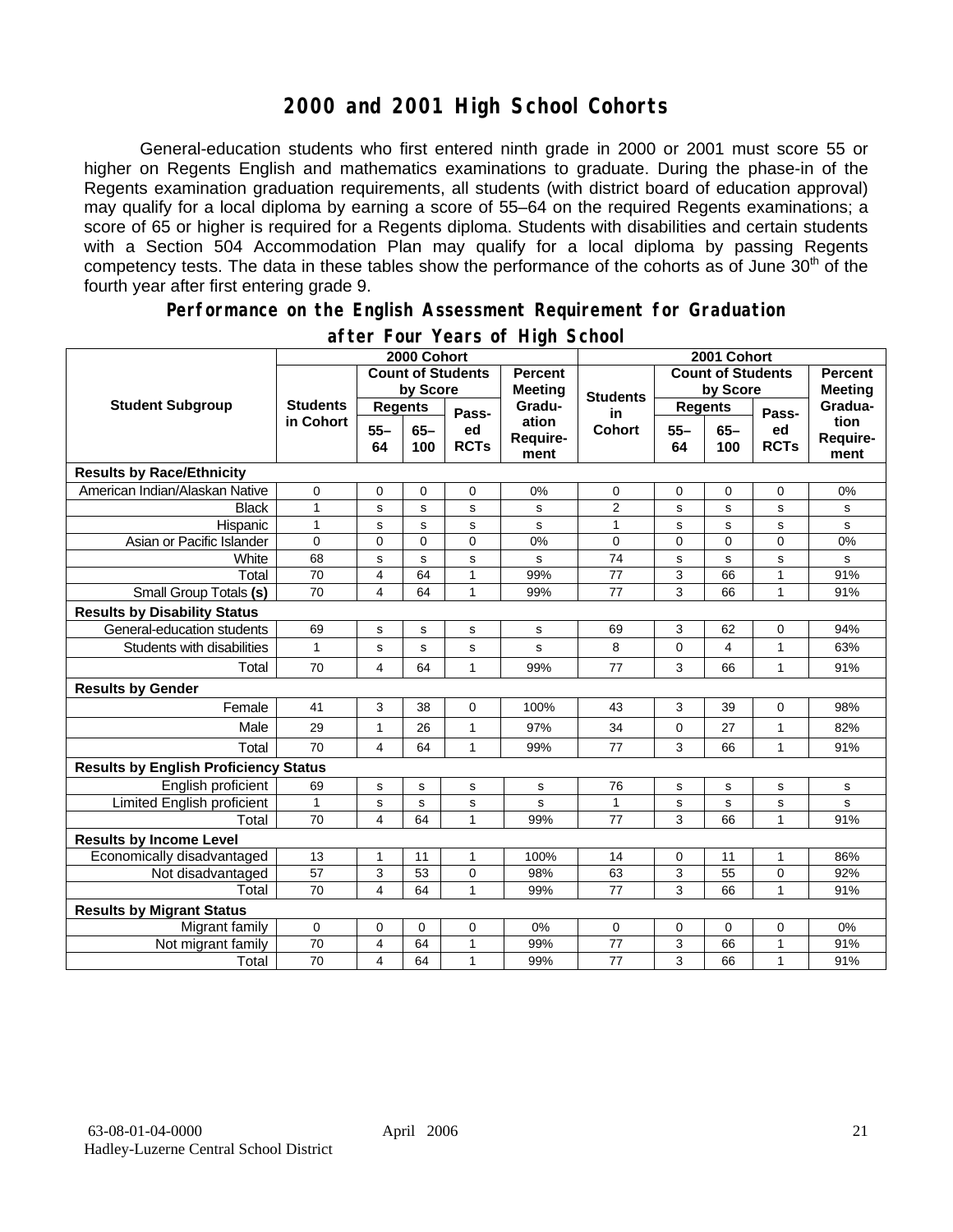### **Performance on the Mathematics Assessment Requirement for Graduation after Four Years of High School**

|                                              | 31 aaaacion aftor Foar<br>2000 Cohort  |                              |             |                  |                | <b>Produced Produced Produced</b><br>2001 Cohort |                |             |              |                |
|----------------------------------------------|----------------------------------------|------------------------------|-------------|------------------|----------------|--------------------------------------------------|----------------|-------------|--------------|----------------|
| <b>Student Subgroup</b>                      | <b>Count of Students</b>               |                              |             |                  | <b>Percent</b> | <b>Count of Students</b>                         |                |             |              | <b>Percent</b> |
|                                              | <b>Students</b><br>in<br><b>Cohort</b> | by Score                     |             |                  | <b>Meeting</b> |                                                  | by Score       |             |              | <b>Meeting</b> |
|                                              |                                        | <b>Regents</b>               |             |                  | Gradu-         | <b>Students</b>                                  | <b>Regents</b> |             |              | Gradua-        |
|                                              |                                        | $55 -$<br>$65-$<br>100<br>64 |             | Pass-<br>ed      | ation          | in<br><b>Cohort</b>                              | $55 -$         | $65-$       | Pass-<br>ed  | tion           |
|                                              |                                        |                              | <b>RCTs</b> | Require-<br>ment |                | 64                                               | 100            | <b>RCTs</b> | Require-     |                |
|                                              |                                        |                              |             |                  |                |                                                  |                |             | ment         |                |
| <b>Results by Race/Ethnicity</b>             |                                        |                              |             |                  |                |                                                  |                |             |              |                |
| American Indian/Alaskan Native               | 0                                      | 0                            | $\mathbf 0$ | $\mathbf 0$      | 0%             | 0                                                | 0              | 0           | $\mathbf 0$  | 0%             |
| <b>Black</b>                                 | $\mathbf{1}$                           | s                            | s           | s                | s              | $\overline{2}$                                   | s              | s           | s            | s              |
| Hispanic                                     | $\mathbf{1}$                           | s                            | s           | s                | s              | $\mathbf{1}$                                     | s              | s           | s            | s              |
| Asian or Pacific Islander                    | $\Omega$                               | $\Omega$                     | $\Omega$    | $\Omega$         | 0%             | $\Omega$                                         | $\Omega$       | $\Omega$    | $\Omega$     | 0%             |
| White                                        | 68                                     | s                            | s           | s                | s              | 74                                               | s              | $\mathbf s$ | s            | s              |
| Total                                        | 70                                     | 15                           | 53          | $\overline{2}$   | 100%           | 77                                               | 3              | 70          | $\mathbf{1}$ | 96%            |
| <b>Small Group Totals (s)</b>                | 70                                     | 15                           | 53          | $\overline{2}$   | 100%           | 77                                               | 3              | 70          | 1            | 96%            |
| <b>Results by Disability Status</b>          |                                        |                              |             |                  |                |                                                  |                |             |              |                |
| General-education students                   | 69                                     | s                            | $\mathbf s$ | s                | s              | 69                                               | 3              | 64          | 0            | 97%            |
| Students with disabilities                   | 1                                      | $\mathbf s$                  | s           | s                | s              | 8                                                | 0              | 6           | 1            | 88%            |
| Total                                        | 70                                     | 15                           | 53          | 2                | 100%           | 77                                               | 3              | 70          | $\mathbf{1}$ | 96%            |
| <b>Results by Gender</b>                     |                                        |                              |             |                  |                |                                                  |                |             |              |                |
| Female                                       | 41                                     | 12                           | 29          | $\mathbf 0$      | 100%           | 43                                               | 3              | 40          | $\mathbf 0$  | 100%           |
| Male                                         | 29                                     | 3                            | 24          | $\overline{2}$   | 100%           | 34                                               | 0              | 30          | $\mathbf{1}$ | 91%            |
| Total                                        | 70                                     | 15                           | 53          | $\overline{2}$   | 100%           | 77                                               | 3              | 70          | 1            | 96%            |
| <b>Results by English Proficiency Status</b> |                                        |                              |             |                  |                |                                                  |                |             |              |                |
| English proficient                           | 69                                     | s                            | $\mathbf s$ | s                | s              | 76                                               | s              | $\mathbf s$ | s            | s              |
| <b>Limited English proficient</b>            | $\mathbf{1}$                           | s                            | $\mathbf s$ | s                | s              | $\mathbf{1}$                                     | $\mathbf s$    | $\mathbf s$ | s            | s              |
| Total                                        | 70                                     | 15                           | 53          | $\overline{2}$   | 100%           | 77                                               | 3              | 70          | $\mathbf{1}$ | 96%            |
| <b>Results by Income Level</b>               |                                        |                              |             |                  |                |                                                  |                |             |              |                |
| Economically disadvantaged                   | 13                                     | 7                            | 5           | 1                | 100%           | 14                                               | 0              | 13          | 0            | 93%            |
| Not disadvantaged                            | 57                                     | 8                            | 48          | 1                | 100%           | 63                                               | 3              | 57          | 1            | 97%            |
| Total                                        | 70                                     | 15                           | 53          | $\overline{2}$   | 100%           | 77                                               | 3              | 70          | 1            | 96%            |
| <b>Results by Migrant Status</b>             |                                        |                              |             |                  |                |                                                  |                |             |              |                |
| Migrant family                               | 0                                      | 0                            | 0           | 0                | 0%             | 0                                                | 0              | 0           | 0            | 0%             |
| Not migrant family                           | 70                                     | 15                           | 53          | $\overline{2}$   | 100%           | 77                                               | 3              | 70          | 1            | 96%            |
| Total                                        | 70                                     | 15                           | 53          | 2                | 100%           | 77                                               | 3              | 70          | 1            | 96%            |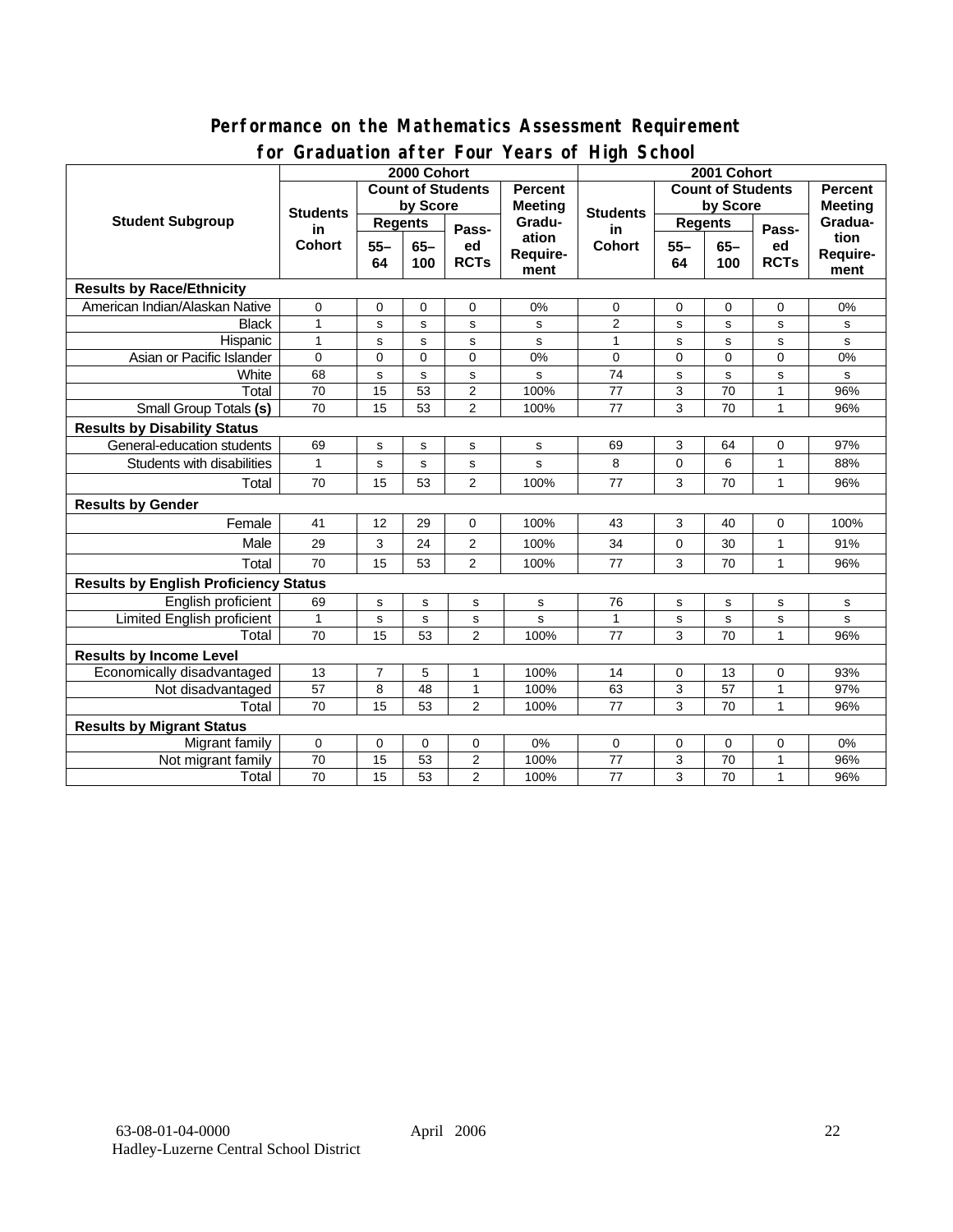## **Cohort Graduation Rates**

Students were counted as graduates if they earned a local diploma with or without a Regents endorsement by August 31<sup>st</sup> of the fourth year after first entering grade 9. The graduation-rate cohort includes students who transferred to general education development (GED) programs. These students were not counted in the district accountability cohort for English and mathematics.

|                                              | 1999 Cohort as of                |                    | 2000 Cohort as of<br><b>August 31, 2004</b> |                    |  |  |  |  |  |  |
|----------------------------------------------|----------------------------------|--------------------|---------------------------------------------|--------------------|--|--|--|--|--|--|
|                                              | August 31, 2003                  |                    |                                             |                    |  |  |  |  |  |  |
| <b>Student Subgroup</b>                      | Graduation<br><b>Rate Cohort</b> | Graduation<br>Rate | Graduation<br><b>Rate Cohort</b>            | Graduation<br>Rate |  |  |  |  |  |  |
| <b>Results by Race/Ethnicity</b>             |                                  |                    |                                             |                    |  |  |  |  |  |  |
| American Indian/Alaskan Native               | 0                                | 0%                 | 0                                           | 0%                 |  |  |  |  |  |  |
| <b>Black</b>                                 | $\Omega$                         | 0%                 | 1                                           | s                  |  |  |  |  |  |  |
| Hispanic                                     | $\mathbf 0$                      | 0%                 | 1                                           | s                  |  |  |  |  |  |  |
| Asian or Pacific Islander                    | $\Omega$                         | 0%                 | $\Omega$                                    | 0%                 |  |  |  |  |  |  |
| White                                        | 84                               | 86%                | 75                                          | s                  |  |  |  |  |  |  |
| Total                                        | 84                               | 86%                | 77                                          | 87%                |  |  |  |  |  |  |
| Small Group Totals (s)                       | $\Omega$                         | 0%                 | 77                                          | 87%                |  |  |  |  |  |  |
| <b>Results by Disability Status</b>          |                                  |                    |                                             |                    |  |  |  |  |  |  |
| General-education students                   | 74                               | 93%                | 75                                          | s                  |  |  |  |  |  |  |
| Students with disabilities                   | 10                               | 30%                | 2                                           | s                  |  |  |  |  |  |  |
| Total                                        | 84                               | 86%                | 77                                          | 87%                |  |  |  |  |  |  |
| <b>Results by Gender</b>                     |                                  |                    |                                             |                    |  |  |  |  |  |  |
| Female                                       | 36                               | 94%                | 41                                          | 100%               |  |  |  |  |  |  |
| Male                                         | 48                               | 79%                | 36                                          | 72%                |  |  |  |  |  |  |
| Total                                        | 84                               | 86%                | 77                                          | 87%                |  |  |  |  |  |  |
| <b>Results by English Proficiency Status</b> |                                  |                    |                                             |                    |  |  |  |  |  |  |
| English proficient                           | 84                               | 86%                | 76                                          | s                  |  |  |  |  |  |  |
| Limited English proficient                   | $\Omega$                         | 0%                 | 1                                           | s                  |  |  |  |  |  |  |
| Total                                        | 84                               | 86%                | 77                                          | 87%                |  |  |  |  |  |  |
| <b>Results by Income Level</b>               |                                  |                    |                                             |                    |  |  |  |  |  |  |
| Economically disadvantaged                   | 15                               | 80%                | 12                                          | 100%               |  |  |  |  |  |  |
| Not disadvantaged                            | 69                               | 87%                | 65                                          | 85%                |  |  |  |  |  |  |
| Total                                        | 84                               | 86%                | 77                                          | 87%                |  |  |  |  |  |  |
| <b>Results by Migrant Status</b>             |                                  |                    |                                             |                    |  |  |  |  |  |  |
| Migrant family                               | $\Omega$                         | 0%                 | $\mathbf 0$                                 | 0%                 |  |  |  |  |  |  |
| Not migrant family                           | 84                               | 86%                | 77                                          | 87%                |  |  |  |  |  |  |
| Total                                        | 84                               | 86%                | 77                                          | 87%                |  |  |  |  |  |  |